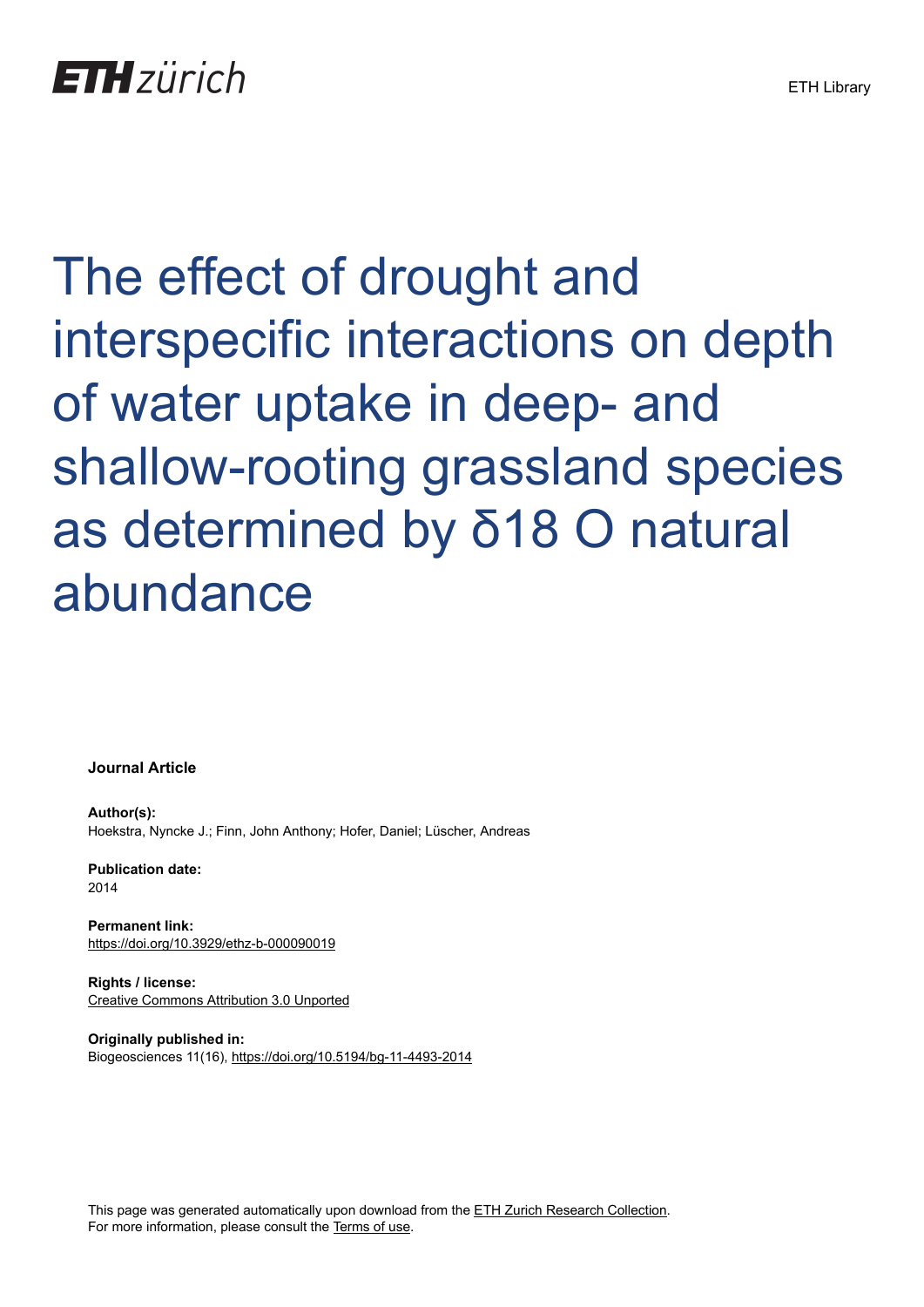<span id="page-1-0"></span>Biogeosciences, 11, 4493–4506, 2014 www.biogeosciences.net/11/4493/2014/ doi:10.5194/bg-11-4493-2014 © Author(s) 2014. CC Attribution 3.0 License.





# **The effect of drought and interspecific interactions on depth of water uptake in deep- and shallow-rooting grassland species as determined by** δ **<sup>18</sup>O natural abundance**

**N. J. Hoekstra**1,2**, J. A. Finn**<sup>1</sup> **, D. Hofer**2,3**, and A. Lüscher**<sup>2</sup>

<sup>1</sup>Teagasc, Environment Research Centre, Johnstown Castle, Wexford, Ireland <sup>2</sup>Agroscope, Institute for Sustainability Sciences ISS, 8046 Zürich, Switzerland <sup>3</sup>ETH Zürich, Institute of Agricultural Sciences, 8092 Zürich, Switzerland

*Correspondence to:* J. A. Finn (john.finn@teagasc.ie)

Received: 5 February 2014 – Published in Biogeosciences Discuss.: 15 March 2014 Revised: 4 June 2014 – Accepted: 4 July 2014 – Published: 25 August 2014

**Abstract.** Increased incidence of drought, as predicted under climate change, has the potential to negatively affect grassland production. Compared to monocultures, vertical belowground niche complementarity between shallow- and deeprooting species may be an important mechanism resulting in higher yields and higher resistance to drought in grassland mixtures. However, very little is known about the belowground responses in grassland systems and increased insight into these processes may yield important information both to predict the effect of future climate change and better design agricultural systems to cope with this.

This study assessed the effect of a 9-week experimental summer drought on the depth of water uptake of two shallowrooting species (*Lolium perenne* L. and *Trifolium repens* L.) and two deep-rooting species (*Cichorium intybus* L. and *Trifolium pratense* L.) in grassland monocultures and fourspecies mixtures by using the natural abundance  $\delta^{18}O$  isotope method. We tested the following three hypotheses: (1) drought results in a shift of water uptake to deeper soil layers, (2) deep-rooting species take up a higher proportion of water from deeper soil layers relative to shallow-rooting species, and (3) as a result of interspecific interactions in mixtures, the water uptake of shallow-rooting species becomes shallower when grown together with deep-rooting species and vice versa, resulting in reduced niche overlap.

The natural abundance  $\delta^{18}$ O technique provided novel insights into the depth of water uptake of deep- and shallowrooting grassland species and revealed large shifts in depth of water uptake in response to drought and interspecific interactions.

Compared to control conditions, drought reduced the proportional water uptake from 0–10 cm soil depth (PCWU0−10) of *L. perenne*, *T. repens* and *C. intybus* in monocultures by on average 54 %. In contrast, the PCWU<sub>0−10</sub> of *T. pratense* in monoculture increased by 44 %, and only when grown in mixture did the  $PCWU_{0-10}$  of *T*. *pratense* decrease under drought conditions. In line with hypothesis (2), in monoculture, the PCWU<sub>0−10</sub> of shallowrooting species *L. perenne* and *T. repens* was 0.53 averaged over the two drought treatments, compared to 0.16 for the deep-rooting *C. intybus*. Surprisingly, in monoculture, water uptake by *T. pratense* was shallower than for the shallowrooting species (PCWU<sub>0−10</sub> = 0.68).

Interspecific interactions in mixtures resulted in a shift in the depth of water uptake by the different species. As hypothesised, the shallow-rooting species *L. perenne* and *T. repens* tended to become shallower, and the deep-rooting *T. pratense* made a dramatic shift to deeper soil layers (reduction in  $PCWU_{0-10}$  of 58 % on average) in mixture compared to monoculture. However, these shifts did not result in a reduction in the proportional similarity of the proportional water uptake from different soil depth intervals (niche overlap) in mixtures compared to monocultures.

There was no clear link between interspecific differences in depth of water uptake and the reduction of biomass production under drought compared to control conditions (drought resistance). *Cichorium intybus*, the species with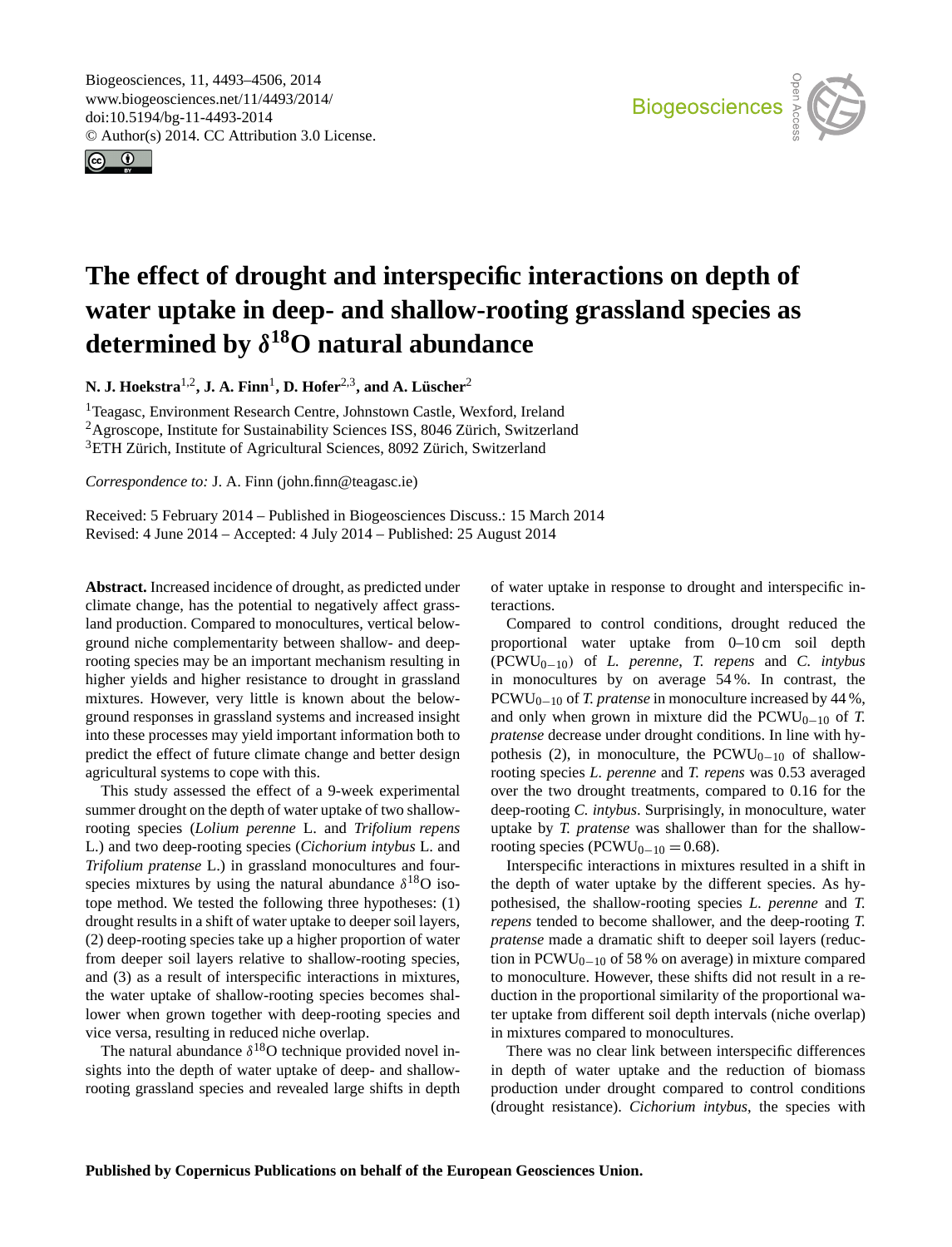water uptake from the deepest soil layers was one of the species most affected by drought. Interestingly, *T. pratense*, which was least affected by drought, also had the greatest plasticity in depth of water uptake. This suggests that there may be an indirect effect of rooting depth on drought resistance, as it determines the potential plasticity in the depth of water uptake.

## **1 Introduction**

Both the frequency and the intensity of extreme weather events is predicted to increase under climate change (IPCC, 2013). Climate models predict that the climate in Central Europe will be characterised by increasing temperatures, reduced summer precipitation and increased frequency of extreme events (Christensen, 2003; Schär, 2004). These discrete events include droughts, heat-waves and storms, and can have a large impact on a variety of ecosystem functions and services (Lehner et al., 2006). Increased incidence of drought has the potential to disrupt crop and grassland production, and there is a need to consider adaptation options to support global food security. Research on temperate grasslands shows a strong negative effect of drought on aboveground production (Gilgen and Buchmann, 2009; Grime et al., 2000; Kahmen et al., 2005; Vogel et al., 2012; De Boeck et al., 2008). However, there is high variability in the observed responses. This variability could be related to differences across experiments in the severity (Vicca et al., 2012) and timing of the drought stress, as well as differences in plant functional types present in the ecosystem. In the current study, we focus on studying different plant functional types, i.e. deep-rooting and shallow-rooting grassland species.

It is often assumed that plants respond to water shortage in the (upper part of the) soil by shifting water extraction to deeper soil layers that generally have higher levels of water (Sharp and Davies, 1985; Garwood and Sinclair, 1979). By doing so, plants are able to delay loss of turgor, prevent stomatal closure, and maintain a high rate of photosynthesis. Rather than by a complete adjustment of the root density profile, plants can adapt to drought by rapidly developing fine roots (Coelho and Or, 1999), or by increasing the activity and efficiency of deep roots (Sharp and Davies, 1985; Kulmatiski and Beard, 2013). More deeply rooted plants are more likely to survive extended periods of drought by accessing deeper soil layers that contain higher soil moisture levels (Chaves et al., 2003). However, there are quite varied responses in the few studies of grassland plants that have investigated the effect of drought on rooting depth (Skinner, 2008; Garwood and Sinclair, 1979; Jupp and Newman, 1987), or on the depth of water uptake (Asbjornsen et al., 2008; Kulmatiski and Beard, 2013; Nippert and Knapp, 2007a, b; Grieu et al., 2001) and very few studies have been conducted in temperate grassland systems with grasses and herbaceous plants only (Grieu et al., 2001; Prechsl, 2013).

Plant species diversity in both semi-natural (e.g. Tilman et al., 1996, 2002; Hector et al., 1999; Kennedy et al., 2002) and agricultural (e.g. Finn et al., 2013; Kirwan et al., 2007; Nyfeler et al., 2009, 2011) ecosystems has been related to higher primary production, nutrient retention, resistance to weed invasion and stability in response to disturbance, and is often attributed to complementarity in a variety of plant traits and niches and interspecific interactions. One commonly proposed mechanism to achieve functional complementarity is belowground vertical niche complementarity between shallow-rooting and deep-rooting species (Berendse, 1982; von Felten and Schmid, 2008).

When grown in monoculture, a species with roots that mainly occupy the shallow soil layers (shallow-rooting species) will be expected to mainly utilise water and nutrients from shallow soil layers (since they have no or very few roots in deep layers). Deep-rooting species in monoculture have roots that occupy deeper soil layers and can also access water and nutrients from deeper soil layers. However, the thick taproots of these species generally have a low root length density (cm root length per  $cm<sup>3</sup>$  soil volume), and thus tend to have lower resource uptake from shallow soil layers. A combination of these two types of species with their complementary strengths in mixture could result in a more complete exploitation of available soil resources than could be achieved by either species grown in monoculture. This complementarity could be enhanced if the belowground niche occupation of a given species were to move away from zones of intense resource competition with neighbours when grown in mixture (von Felten et al., 2009; Mommer et al., 2010). In such a scenario, deep-rooting species can be expected to root even deeper and shallow-rooting species even shallower when grown in mixtures as a result of the shift in vertical soil niche occupation in mixtures compared to monocultures. Ultimately, this total increase in utilisation of water and nutrients may lead to higher above-ground biomass production than expected from a combination of monoculture performances.

However, the majority of research in grassland systems has focused on aboveground responses, since the measurement of belowground plant biomass is much more labour intensive. Also, it is very hard to distinguish the roots of different species grown in mixtures in the field (see Mommer et al., 2008). Even when the roots of different species are identified, the presence and abundance of roots is not necessarily equivalent to root activity (Kulmatiski and Beard, 2013). Thus, insight into and evidence of belowground vertical niche complementarity and niche shifts of individual species in response to drought and interspecifc interactions is very limited.

Work is on-going to address these methodological challenges. Recently, <sup>15</sup>N tracers have been used to study nitrogen uptake patterns from different soil depths in grasslands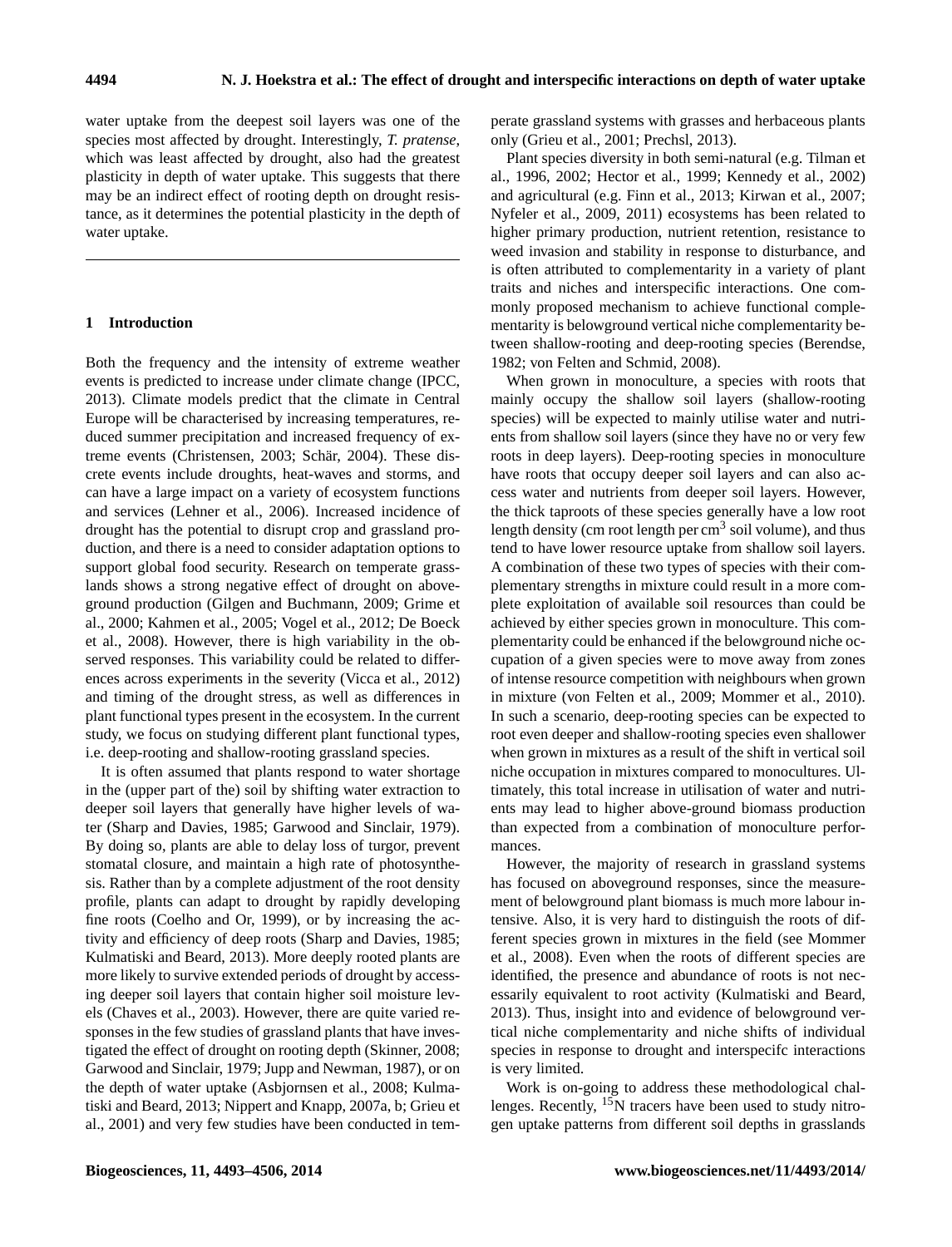with varying diversity levels (Pirhofer-Walzl et al., 2013; von Felten et al., 2009). As a measure of soil water utilisation, the natural abundance of  $\delta^{18}O$  in soil and plant water can be used to measure the depth of water uptake of individual species (Durand et al., 2010; Dawson and Ehleringer, 1993; Nippert and Knapp, 2007a; Asbjornsen et al., 2008). Enabled by these methodological advances, new insights into these processes can yield important information with which to predict both the effect of future climate change on grassland production, and to better design agricultural systems with improved resource utilisation and resistance to drought.

The objective of this study was to use the natural abundance  $\delta^{18}$ O isotope method to assess the effect of experimentally induced drought on the depth of water uptake of shallow-rooting and deep-rooting species in intensively managed grassland mixtures and monocultures. We tested the following three hypotheses: (1) summer drought will result in a shift of water uptake to deeper soil layers, (2) deep-rooting species take up a higher proportion of water from deeper soil layers relative to shallow-rooting species, which is expected to give them an advantage under drought conditions, and (3) interspecific interactions result in a shift in the depth of water uptake of individual species grown in mixtures compared to monocultures. We hypothesise that water uptake by shallow-rooting species will become shallower when grown together with deep-rooting species and vice versa, resulting in reduced niche overlap.

#### **2 Materials and methods**

#### **2.1 Site and maintenance**

We report measurements from two experiments that were conducted at Tänikon Research Station, Aadorf  $(47°48' N,$  $8°91'E$ ) and Reckenholz, Zürich (47°43' N,  $8°53'E$ ) in Switzerland (Table 1). The experimental site at Tänikon was situated on a brown earth (topsoil sandy loam, subsoil clay) and the site at Reckenholz was a cambisol (topsoil 20–30 % clay, subsoil 30–40 % clay). Swards were sown in August 2010 and 2011 (Tänikon and Reckenholz, respectively) on  $3 \text{ m} \times 5 \text{ m}$  plots. Plots were cut seven times per year in Tänikon (2011), including a clearing cut in April, and six times in Reckenholz (2012). Plots received 145 and 200 kg N ha<sup>-1</sup> yr<sup>-1</sup> (Tänikon and Reckenholz, respectively) split over five applications, and enough P and K as to be nonlimiting for intensively managed grassland.

#### **2.2 Experimental design**

Four grassland species were selected based on their expected rooting depth: two shallow-rooting species, *Lolium perenne* L. (*L. perenne*) cultivar (cv.) Alligator and *Trifolium repens* L. (*T. repens*) cv. Hebe, and two deep-rooting species, *Cichorium intybus* L. (*C. intybus*) cv. Puna II and *Trifolium pratense* L. (*T. pratense*) cv. Pastor in Tänikon and cv. Dafila in Reckenholz. *L. perenne* and *T. repens* generally have the bulk of their roots in the top 10 cm, whereas *C. intybus* and *T. pratense* have tap roots that allow access to deeper soil depths (Brown et al., 2003; Black et al., 2009). All four species were sown in four monocultures and in one mixture with equal proportions of all four species, resulting in five different plant communities. Monocultures of *L. perenne*, *C. intybus*, *T. repens* and *T. pratense* were sown with 30, 6.5, 16 and 16.4 kg germinable seeds  $ha^{-1}$ , respectively.

Using rainout shelters, half of the plots were subjected to a drought treatment of 9 weeks duration (spanning two regrowth periods, Table 1), with three replicate plots per treatment. The tunnel-shaped shelters consisted of steel frames of  $5.5 \text{ m} \times 3 \text{ m} \times 1.4 \text{ m}$  height, covered with  $1.5 \text{ }\mu\text{m}$  thick transparent plastic foil (Gewächshausfolien-Zuschnitt UV4, 190my) with the opposing ends left uncovered. Gutters were installed to prevent the water from flowing onto adjacent plots, and a ventilation opening at the top and bottom 50 cm was included to stimulate air circulation and minimise temperature increases underneath the shelters.

Air temperature and relative humidity (RH) were measured at 80 cm height with combined temperature and RH probes (Decagon EHT durable RH/temperature sensor) in four mixture plots at Tänikon and six mixture plots at Reckenholz, respectively (both control and drought plots) and logged hourly (EM50, Decagon). Rainfall for the two experiments was recorded at the weather stations located at Tänikon Research Centre and ART, Reckenholz, Zürich which were within 2 km distance of the experimental sites. Photosynthetically active radiation (PAR) was measured above the canopy of all plots subjected to drought (underneath the shelter) and of control plots on five occasions during the drought period using a ceptometer (AccuPAR LP80, Decagon Devices, USA).

#### **2.3 Sampling**

At the end of the drought period, dry matter yield of the aboveground biomass was determined by cutting a  $5 \text{ m} \times 1.5 \text{ m}$  strip at 7 cm height from the centre of each plot using a Hege plot harvester. The species proportions were determined by cutting a  $50 \text{ cm} \times 50 \text{ cm}$  square from the centre of each plot using electric shears and sorting the herbage into the four sown species, dead material and unsown species. All herbage samples were oven-dried in a forced air oven at 60 ◦C for 48 h to determine the dry matter content.

 $\delta^{18}$ O natural abundance of soil water and plant water was used to assess the depth of water uptake of individual species. The lower evaporation rate of heavy isotopes increases the concentration of  $18$ O in water at the soil surface. Diffusion of the isotopes in soil then follows from the top of the profile downwards. This results in a vertical gradient in isotopic composition of water in the soil (Durand et al., 2007). No isotopic fractionation occurs during soil water uptake by root systems, and therefore the composition of plant xylem water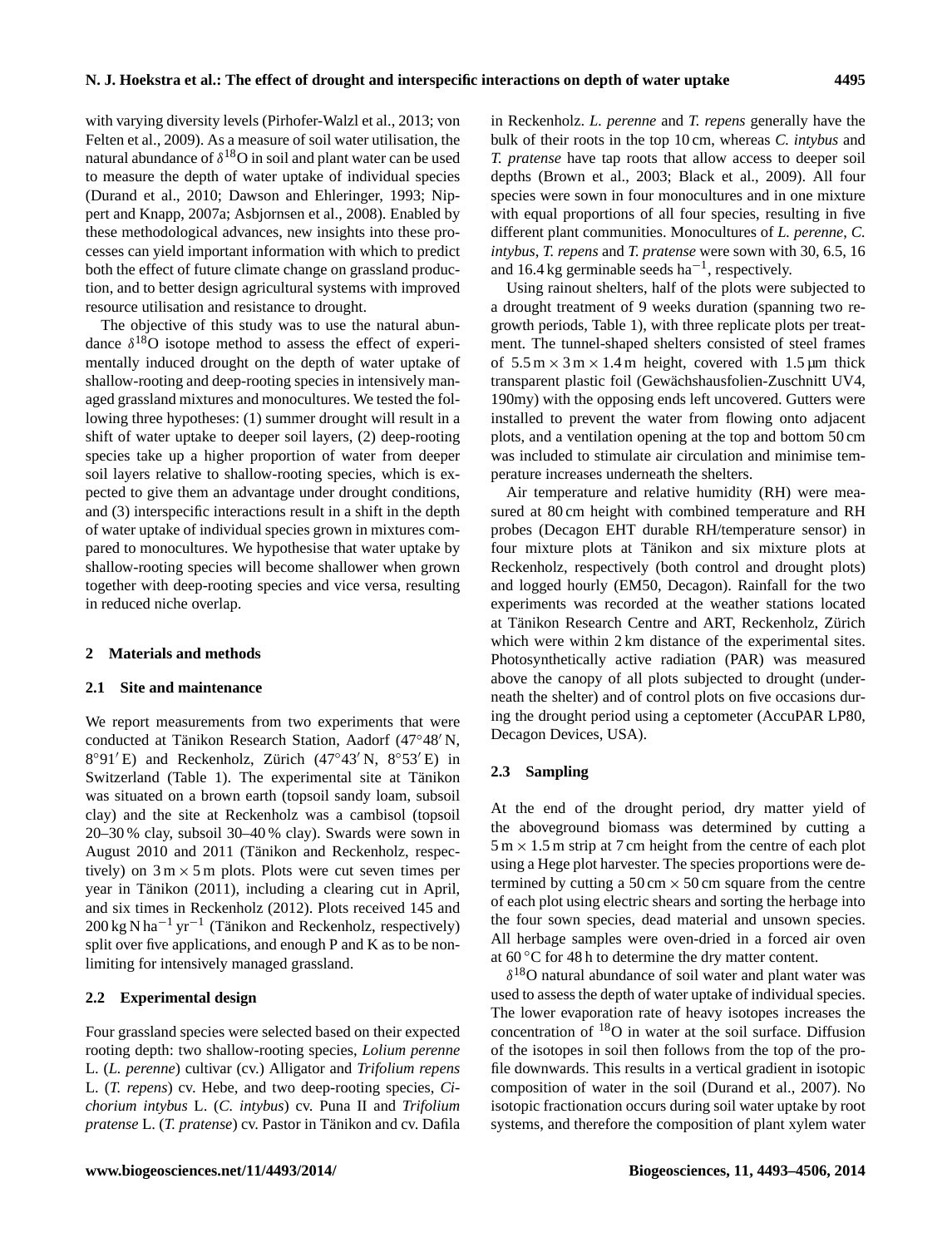|                                                                                   |         | Tänikon (2011) |          | Reckenholz (2012) |         |          |  |
|-----------------------------------------------------------------------------------|---------|----------------|----------|-------------------|---------|----------|--|
| Sowing date                                                                       |         | August 2010    |          | August 2011       |         |          |  |
| Start drought period                                                              |         | 22/06/2011     |          | 06/07/2012        |         |          |  |
| Duration drought period (weeks)                                                   |         | 9              |          | 9                 |         |          |  |
| Rain excluded during drought (mm)                                                 |         | 306            |          | 247               |         |          |  |
| Rain exclusion (% of annual rainfall)                                             |         | 33 %           |          | 21 %              |         |          |  |
|                                                                                   | Control | Drought        | % change | Control           | Drought | % change |  |
| Relative humidity                                                                 | 0.79    | 0.77           | $-3$     | 0.87              | 0.86    | —1       |  |
| Mean air temperature $(^{\circ}C)$                                                | 20.3    | 21.1           | 4        | 15.6              | 16.0    | 3        |  |
| Maximum air temperature $({}^{\circ}C)$                                           | 27.7    | 29.4           | 6        | 20.5              | 21.7    | 6        |  |
| Mean soil temperature at 5 cm depth $(^{\circ}C)$                                 | 19.1    | 19.7           | 3        | 16.3              | 18.6    | 14       |  |
| Photosynthetically active radiation ( $\mu$ mol m <sup>-2</sup> s <sup>-1</sup> ) | 1115    | 998            | $-10$    | 1611              | 1164    | $-28$    |  |

**Table 1.** Overview of dates and micrometeorological conditions under drought and control treatment during the final week of the drought period in Tänikon 2011 and Reckenholz (2012).

is an indicator of the mean depth of water uptake (Dawson et al., 2002).

Approximately 1 week before the end of the drought period, crown roots and stem bases (up to 1.5 cm above soil level) were collected from five to eight tillers (depending on tiller weight) of all four sown species. Samples were taken from two replicate plots of all treatment combinations. For *L. perenne*, the outer sheath, which may be subject to transpiration and therefore have an altered  $\delta^{18}O$  signal (Durand et al., 2007) was removed. At the same time, three 2 cm diameter soil cores were taken to 40 cm depth per plot and divided into four segments for Tänikon 2011 (0–10, 10–20, 20–30 and 30–40 cm) and five segments for Reckenholz 2012 (0–10 cm segment split into 0–5 cm and 5–10 cm). All samples were taken in the core plot area, excluding the outer 1 m border of the plot. All plant samples and a bulked subsample of the soil material were stored frozen in airtight glass vials (Exetainers, Labco, UK). The remainder of the soil material was oven-dried at 100 ◦C for 48 h to determine the soil moisture content (SMC). Water from the soil and plant samples was extracted using cryogenic vacuum distillation (Ehleringer and Osmond, 1989).

Water samples were analysed for oxygen 18 isotopes at the Boston University Stable Isotope Laboratory on a MultiFlow (GV Instruments, Lyon, France) interfaced to an IsoPrime isotope ratio mass spectrometer (GV Instruments, Lyon, France). The procedure is based on the headspace equilibration technique (Socki et al., 1992). A total of 100 mL of water was placed in a Labco vial and capped. The vials were placed in a Gilson Autosampler and flushed with a mix of 5 %  $CO<sub>2</sub>/95$  % He, and then allowed to equilibrate for 8 h at  $40^{\circ}$ C. During this time the oxygen isotopes in the water fully exchange with the oxygen in the  $CO<sub>2</sub>$ . The headspace was subsampled and measured against a reference  $CO<sub>2</sub>$  gas. Samples were calibrated using IAEA standards and normalized to the V-SMOW/SLAP scale. Check standards were run

every 10 samples to ensure quality control and to correct for drift (if needed), and precision was usually 0.1 ‰ or better.

#### **2.4 Data analysis**

We used two methods to assess the  $18$ O data. Firstly, we used the direct inference approach (Asbjornsen et al., 2008; Brunel et al., 1995) to determine the mean soil depth from which each of the four species was extracting water. In this approach, the  $\delta^{18}$ O isotopic signature of plant stem water is compared with the  $\delta^{18}O$  signature of water at varying depths in the soil profile to determine at which depth the two values correspond to each other (Fig. S1 in the Supplement). This soil depth is interpreted as the mean depth from which the plant extracted its water during the preceding time period. This approach assumes that roots preferentially take soil water from a single depth zone during any given period of time (Asbjornsen et al., 2007).

Secondly, we applied the IsoSource stable isotope mixing model (Phillips and Gregg, 2003) to quantitatively determine the proportional contribution of each of the sources (i.e. 4–5 soil depth intervals, as in Methods) to the plant stem water  $\delta^{18}$ O signature. In this method, all possible combinations of each source contribution (1–100 %) were examined in 1 % increments. Combinations of source contributions that summed to the observed plant stem  $\delta^{18}$ O signature within a small tolerance (1 %) were considered to be feasible solutions. Based on this set of all feasible solutions, the frequency distribution, mean and 1–99th percentile range of the potential proportional contribution of each source were determined (for details, see Phillips and Gregg, 2003). Uncertainty associated with the proportional contributions from the 0–5 and 5–10 cm layer (Reckenholz, 2012) was high (i.e. the range of potential source contributions was relatively large). Therefore we used the a posteriori approach outlined by Phillips et al. (2005) to combine the 0–5 cm and 5–10 cm layer into one single layer (0–10 cm). To this end, we imported the output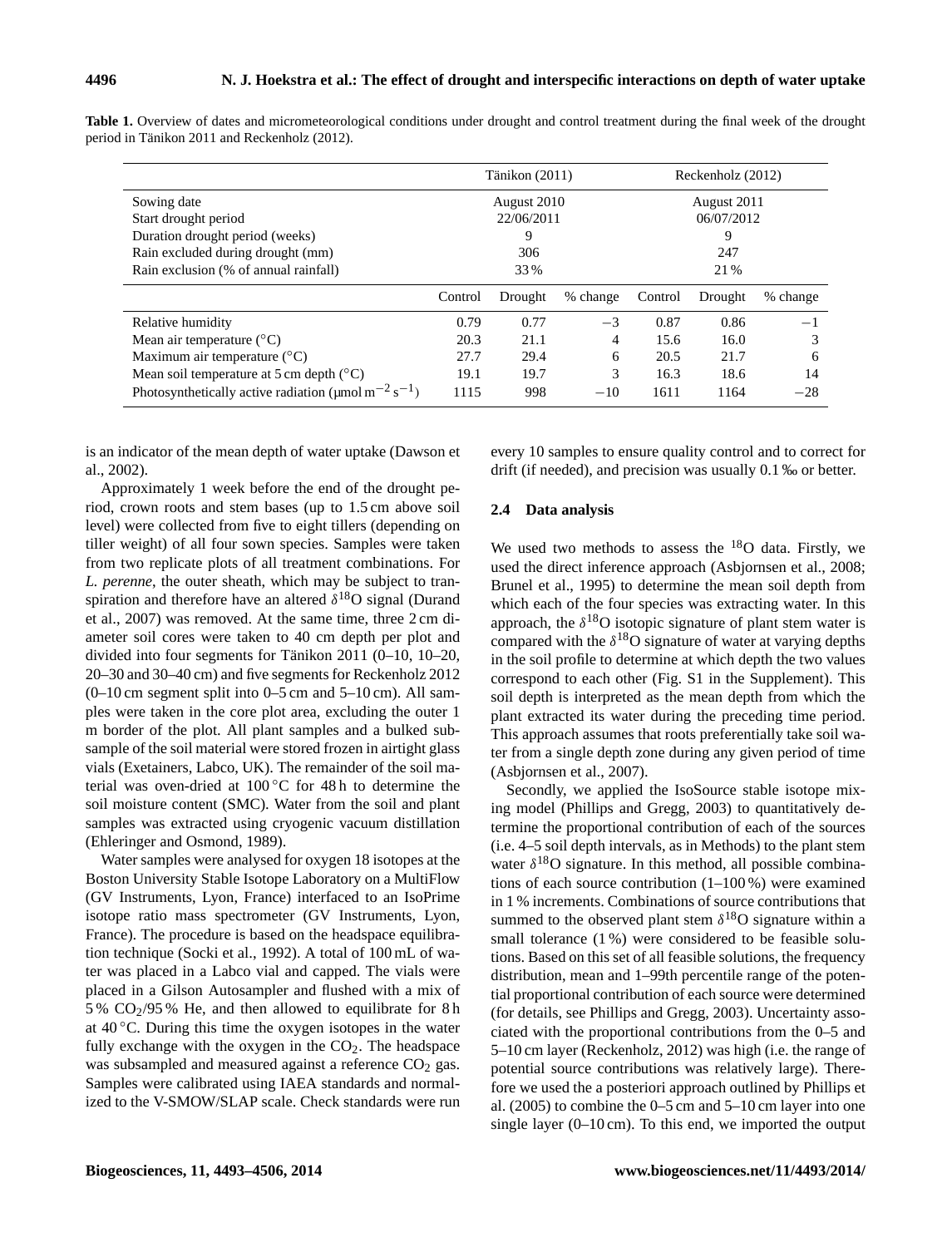files from the IsoSource model containing all the feasible source contribution solutions into Excel, and created the aggregate 0–10 cm soil layer as the sum of the 0–5 and 5–10 cm soil layer. Subsequently, we calculated the new mean and range for the aggregated 0–10 cm layer. Both the direct inference and the IsoSource method assume that the only water source was soil water in the 0–40 cm soil depth interval.

For Tänikon 2011, all the plant samples of *L. perenne*, *T. repens* and *C. intybus* and one sample of *T. pratense* (control, mixture, replicate 1) were contaminated during the cryogenic vacuum distillation process due to a faulty vacuum, and therefore we only present the results for *T. pratense* for Tänikon 2011. To avoid the risk of over-interpreting the data and to increase the comparability with the direct inference approach we focus on the proportional contribution to water uptake from the 0–10 cm soil depth interval (instead of all four soil depth intervals) calculated by the IsoSource model.

We aimed to assess whether the vertical soil niche occupation of different species became less similar in mixture compared to monoculture (hypothesis 3). To this end, we calculated the proportional similarity index (PS) (Colwell and Futuyma, 1971) of the proportional contribution to water uptake of the 0–10 and 10–40 cm soil depth interval  $(p_i)$ , between pairs of species (species 1 and 2) for the Reckenholz 2012 data:

$$
PS = 1 - 0.5 \sum_{i=1}^{n} |p_{1i} - p_{2i}|.
$$
 (1)

The value of PS is minimum (0) when there is no overlap of the proportional water contribution of the two soil layers between two species within a species pair, and is maximum (1) when there is complete overlap.

#### **2.5 Statistical analysis**

Data were analysed by analysis of variance (ANOVA), considering the within-plot correlation of soil depth data and species where necessary by specifying a random plot grouping factor, and subsequent testing using a linear mixed model (Pinheiro and Bates, 2009). The full models consisted of all main effects and higher-order interactions, and were run separately for the two experiments. Differences among treatment levels were analysed based on model contrasts.

Main factors for soil moisture content and  $\delta^{18}O$  values of the soil were water supply (drought and control), community (*L. perenne* monoculture, *T. repens* monoculture, *C. intybus* monoculture, *T. pratense* monoculture and the equiproportional mixture) and soil depth interval (0–10, 10–20, 20–30 and 30–40 cm) (Table S1 in the Supplement). With respect to dry matter yield of the aboveground biomass, main factors were water supply and community (Table S2 in the Supplement), while for the species' proportions in the mixture, main factors were water supply and species (*L. perenne, T. repens, C. intybus*, *T. pratense*) (Table S3 in the Supplement). The main factors for the mean inferred depth of water uptake (direct inference approach) and the proportional contribution to plant water uptake of the 0–10 cm soil depth interval (IsoSource model) were water supply, diversity (monoculture, mixture) and species (the latter for 2012 only) (Table S4 in the Supplement). For the proportional similarity (Eq. 1) the main factors were water supply, diversity and species pair (*L. perenne* – *T. repens, L. perenne– C. intybus, L. perenne–T. pratense; T. repens–C. intybus, T. repens–T. pratense* and *C. intybus–T. pratense*) or rootingdepth pair (Shallow, Mixed, Deep) (Table S5 in the Supplement), in which "Mixed" refers to species-pairs consisting of a shallow- and deep-rooting species. All statistical analyses were carried out using the statistical software R (R Development Core Team, 2012).

#### **3 Results**

#### **3.1 Growth conditions**

During the drought period, a total of 306 and 247 mm of rain was excluded from the drought plots, which corresponded to 33 and 21 % of the total annual rainfall for Tänikon 2011 and Reckenholz, 2012, respectively (Table 1). The mean air temperature under the shelters was slightly higher (0.8 and 0.4 ◦C increase for Tänikon (2011) and Reckenholz (2012), respectively), whereas the relative humidity was slightly lower (−3 and −1 %, respectively) (Table 1). The incoming PAR was 11 and 28 % lower underneath the shelters compared to control plots in Tänikon (2011) and Reckenholz (2012), respectively (Table 1). Under control conditions, the soil moisture content ranged from 0.33 and 0.20 g water per g dry soil in the 0–10 cm soil depth interval to 0.28 and 0.18 g water per g dry soil in the 30–40 cm soil depth interval for Tänikon (2011) and Reckenholz (2012), respectively. In both experiments, soil moisture content was significantly lower under drought compared to control conditions ( $p < 0.001$ ). The difference in soil moisture content between control and drought was on average 0.15 and 0.11 g water per g dry soil in the 0–10 cm soil depth interval, but was only 0.03 and 0.06 g water per g dry soil in the 30–40 cm soil depth interval for Tänikon (2011) and Reckenholz (2012), respectively, resulting in a significant water supply  $\times$  depth interaction  $(p < 0.001$ , Fig. 1a, b and Table S1 in the Supplement).

#### **3.2 Aboveground biomass**

There was a significant reduction in herbage dry matter yield under drought conditions of 18 % ( $p < 0.05$ ) for Tänikon and 41 % for Reckenholz ( $p < 0.001$ ) (Tables 2 and S2 in the Supplement). Overall, there was a significant effect of community ( $p < 0.001$ ) on the herbage dry matter yield. Yield values were highest for the *T. pratense* monoculture followed by the equi-proportional mixture and lowest for the *L. perenne* monocultures (mean dry matter yield of 2854, 2211 and 671 kg ha−<sup>1</sup> , respectively). The yield reduction – for Tänikon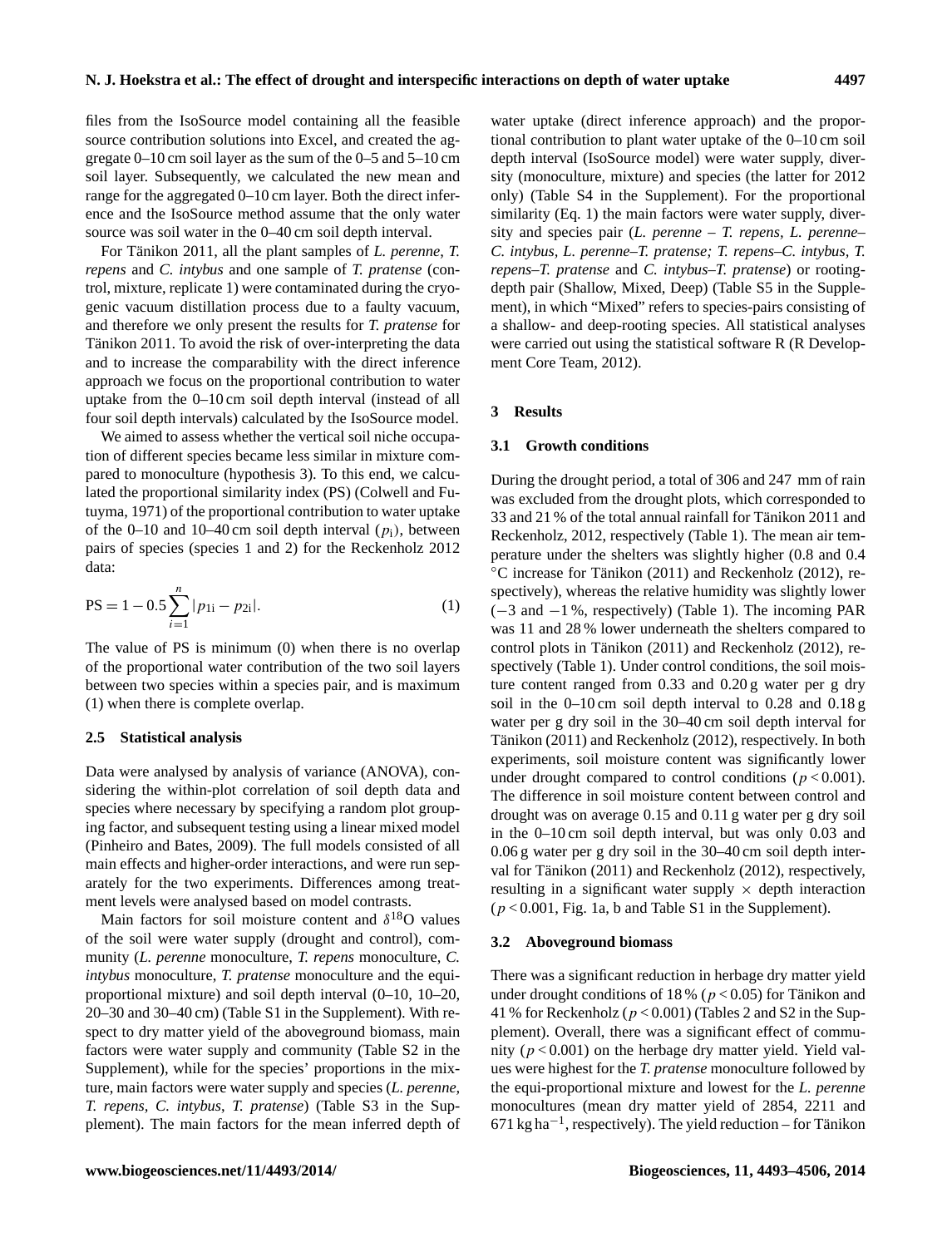

dry soil<sup>-1</sup>) **(a, b)** and  $\delta^{18}$ O value of the soil water extracts **(c, d)**  $(2011)$  *(T. prater*) throughout the soil profile for control and drought plots averaged and Repute of National Profile and Record 201 **Figure 1.** Mean  $(\pm$  SE) soil moisture content (SMC, g water g across the different communities in Tänikon (2011) and Reckenholz  $(2012) (n = 10).$ 

(2011) and Reckenholz (2012), respectively – under drought conditions was highest for *L. perenne* (65 and 76 %) and *C. intybus* (37 and 62 %), and lowest for *T. pratense* (2 and 21 %) and in 2012 this resulted in a borderline significant  $(p = 0.08)$  community  $\times$  water supply interaction (Tables 2) and S2 in the Supplement).

In mixture, *T. pratense* was always the dominant species with an average proportional contribution to dry matter yield of 0.55, whereas the proportions of the other species were on average 0.20, 0.08 and 0.08 for *L. perenne, T. repens and C. intybus, respectively, resulting in a significant (* $p < 0.001$ *)* effect of species on the species proportion (Tables 2 and S3 in the Supplement).

# **3.3 Soil water** δ **<sup>18</sup>O**

Soil water  $\delta^{18}$ O was significantly more negative under drought compared to control conditions ( $p < 0.001$ , Table S1 in the Supplement). Generally, the  $\delta^{18}O$  values of soil water were highest (least negative) in the top 10 cm and values significantly declined at deeper soil depth intervals ( $p < 0.001$ , Fig. 1c, d and Table S1 in the Supplement). The difference between control and drought plots was smaller at shallow compared to deep soil depth intervals, resulting in a significant water supply  $\times$  depth interaction ( $p < 0.001$ , Fig. 1c, d and Table S1 in the Supplement).



) (a, b) and δ<sup>18</sup> 891 O value 900 conditions in Tänikon, 2011 (*T pratense* only) and Reckenholz, 2012. The mean soil depth of trol (shaded bars) or drought (white bars) conditions in Tänikon **Figure 2.** The mean soil depth of water uptake (cm, **a–e**) and the proportional contribution to plant water uptake of the 0–10 cm soil depth interval ( $PCWU_{0-10}$ ) (**f–j**) of the two shallow-rooting (*L*. *perenne* and *T. repens*) and deep-rooting (*C. intybus* and *T. pratense*) (2011) (*T. pratense* only) and Reckenholz (2012). The mean soil depth of water uptake is based on the direct inference approach (see Fig. S1 in the Supplement). The proportional contribution to plant water uptake  $(f-j)$  is based on the frequency distribution output from the IsoSource model and lower, middle and upper boundaries of the bars represent the 1st percentile, 50th percentile and 99th per-<sup>2</sup><sub>1</sub> centile of the proportional contribution, respectively (see Fig. S2 in species grown in monoculture (Mono) or mixture (Mix) under conthe Supplement for all soil depth intervals). The mean  $(\times)$  and SE of the mean proportional contribution are also included  $(n = 2$  in all cases except for the Tänikon *T. pratense* control mixture and the Reckenholz *T. repens* control mixture, where  $n = 1$ .

#### **3.4 Depth of water uptake**

#### **3.4.1 Comparison of methods**

the Supplement. There was a strong agreement between the The mean inferred soil depth of water uptake was 13 cm (Fig. 2a–e) and varied from 5 cm for *T. repens* (control, mixture, see Fig. 2c) to 26 cm for *C. intybus* (drought, monoculture, Fig. 2d). The mean proportional contribution of the 0–10 cm soil layer to plant water uptake ( $PCWU_{0-10}$ ) was on average 0.48 (Fig. 2f–j) and ranged from 0.07 to 0.88, corresponding to the treatments with the lowest and highest depth of soil water uptake, respectively. In general there was a good correlation between the two methods to assess the depth of water uptake based on  $\delta^{18}$ O analysis ( $r = 0.86$ , Fig. 3), but the IsoSource method resulted in more statistically significant effects, as outlined below and in Table S4 in *T. pratense* data from Tänikon (2011) and Reckenholz (2012) (Fig. 2), giving confidence in the robustness of the results.

The proportional contribution to plant water uptake of the 10–20, 20–30 and 30–40 cm soil depth interval was very similar and on average 0.16, 0.17 and 0.19, respectively (Fig. S2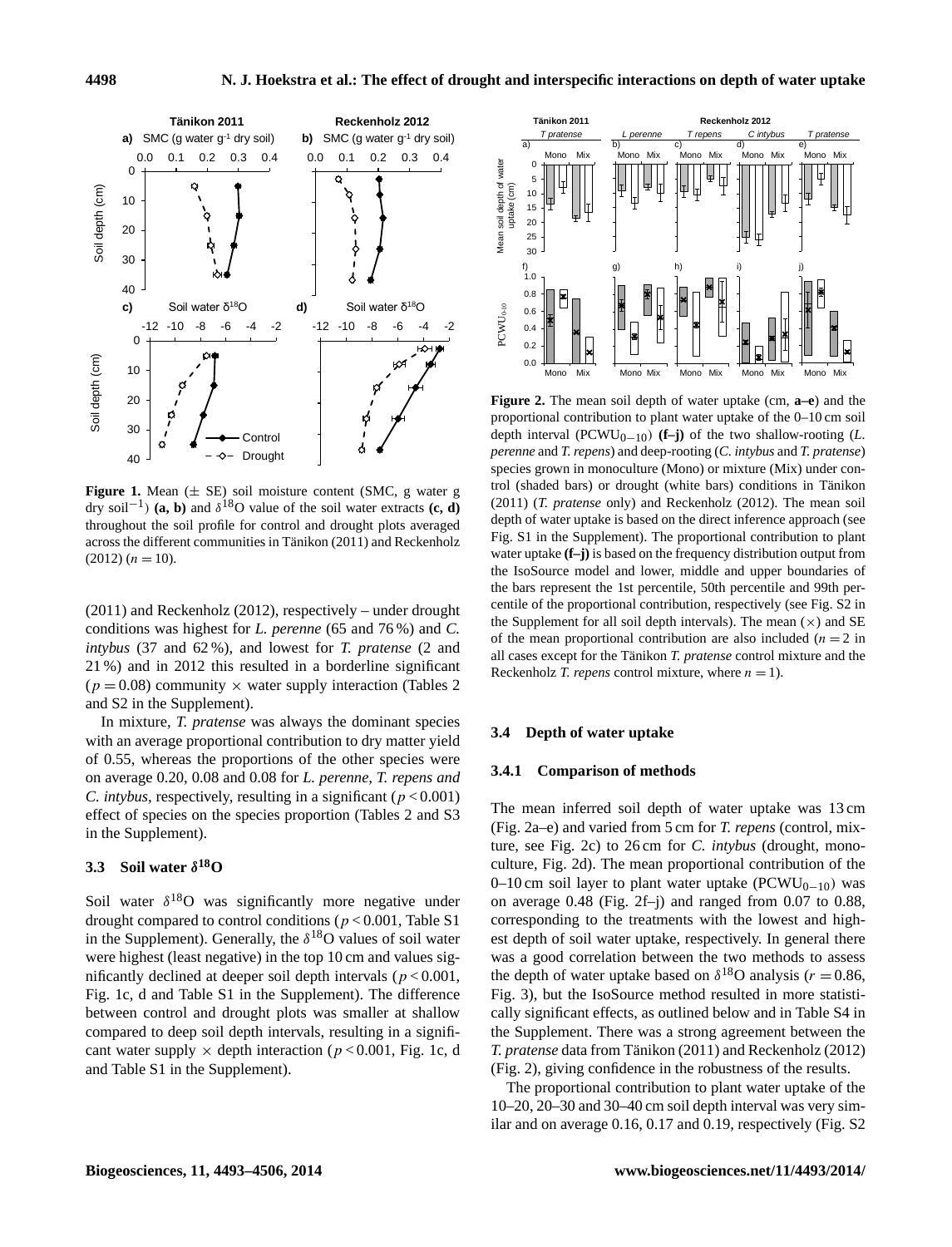

**Figure 3.** Correlation between the proportional contribution to wa-<br>and from 6.4 to 17.0 cm u ter uptake of the 0–10 cm soil depth interval ( $PCWU_{0-10}$ ) with the tions, respectively. The inferred mean depth of water uptake  $(r = 0.86)$ .

in the Supplement). Therefore, we present a two-pool model, in which the 10–40 cm soil depth interval is the mirror image of the 0–10 cm soil depth interval.

#### **3.4.2 Drought effect**

When grown in monoculture, the PCWU<sub>0−10</sub> of *L. perenne*, *T. repens* and *C. intybus* was reduced by 0.35 (p < 0.05), 0.29  $(p = 0.06)$  and 0.17 ( $p = 0.27$ ), respectively under drought compared to control conditions, indicating a shift to deeper soil layers (Figs. 2f–j and 4a). In contrast, the  $PCWU_{0-10}$ of *T. pratense* grown in monoculture increased by 0.27  $(p < 0.05)$  and 0.20  $(p = 0.17)$  in 2011 and 2012, respectively.

When grown in mixture, the effect of drought on the PCWU0−<sup>10</sup> of *L. perenne* and *T. repens* was in the same direction but less pronounced compared to when grown in monoculture (reduction in PCWU<sub>0−10</sub> of 0.27 ( $p = 0.08$ ) and 0.17 ( $p = 0.27$ ), respectively (Fig. 4b). However, the drought effect on the PCWU<sub>0−10</sub> of *T. pratense* was inverted in mixture compared to monoculture as  $PCWU_{0-10}$ decreased with 0.23 ( $p < 0.05$ ) and 0.28 ( $p = 0.07$ ), for 2011 and 2012 respectively, resulting in a borderline significant  $(p = 0.05)$  water supply  $\times$  species  $\times$  diversity interaction (Figs. 2f–j, 4a, b and Table S4 in the Supplement).

#### **3.4.3 Differences among species' monocultures**

There was a significant effect of plant species in monoculture  $(p < 0.01$ , Table S4 in the Supplement, Fig. 2) on the inferred depth of water uptake and the  $PCWU_{0-10}$ , when grown in monoculture. For the two shallow-rooting species *L. perenne* and *T. repens,* water uptake was concentrated in the top 0– 10 soil depth interval (10 cm depth and  $PCWU_{0-10} = 0.53$ averaged for both species and water supply treatments). In contrast, the deep-rooting *C. intybus* mainly relied on deeper soil layers (25 cm depth and  $PCWU_{0-10} = 0.16$ ). Surprisingly, water uptake of the deep-rooting species *T. pratense* was comparable or even more shallow than for the shallowrooting species in both experiments (on average 9.6 cm depth and  $PCWU_{0-10} = 0.68$ , Fig. 2).

#### **3.4.4 Effect of interspecific interactions in mixtures**

*T. pratense* showed a strong shift to deeper soil water uptake in response to being grown in mixture compared to monoculture. The  $PCWU_{0-10}$  averaged over the two experiments decreased by 0.17 and 0.67 under control and drought conditions, respectively (Figs. 2 and 4c, d). Similarly the inferred depth of water uptake increased from 12.8 to 16.8 cm and from 6.4 to 17.0 cm under control and drought conditions, respectively. The opposite was found for the other species, which tended to move their water uptake to shallower soil depth intervals resulting in a significant ( $p < 0.05$ ) and  $p < 0.01$  for depth of water uptake and PCWU<sub>0−10</sub>, respectively) species  $\times$  diversity interaction (Table S4 in the Supplement and Figs. 2 and 4c, d).

We calculated the proportional similarity (Eq. 1) of the proportional water contribution of the different soil depth intervals to assess whether this shift in response to diversity resulted in reduced similarity between shallow- and deep-rooting species in mixtures compared to monocultures. The proportional similarity of mixed- and shallow-rooting species pairs was the same in monoculture compared to mixture, whereas the proportional similarity of the deep-rooting species pair *C. intybus*–*T. pratense* actually increased in mixtures compared to monocultures (significant rooting depth pair  $\times$  diversity interaction,  $p < 0.001$ , Fig. 5, Table S5 in the Supplement).

#### **4 Discussion**

#### **4.1 The effect of drought on the depth of water uptake**

for both experimental sites/years. The soil moisture content In line with our hypothesis, under drought compared to control conditions, *L. perenne*, *T. repens* and *C. intybus* substantially decreased the proportional water uptake from the 0– 10 cm soil depth interval when grown in monoculture, and instead increased the proportional uptake from deeper and less dry soil layers. In contrast, *T. pratense* grown in monoculture actually shifted its proportional water uptake to more shallow soil depths under drought compared to control conditions, consistent for the two experiments. We do not have a clear explanation for this upward shift and it is contrary to general expectation, but the effect was clear and consistent and distribution throughout the soil profile was similar to the other plant communities (no significant effect of community, Table S1 in the Supplement), and does not indicate increased water extraction from the top soil layer. Of all the species, the dry matter yield of *T. pratense* was least affected by the drought treatment (Table 2). Changes in pre-dawn leaf water potential in response to drought were similar for *T. pratense*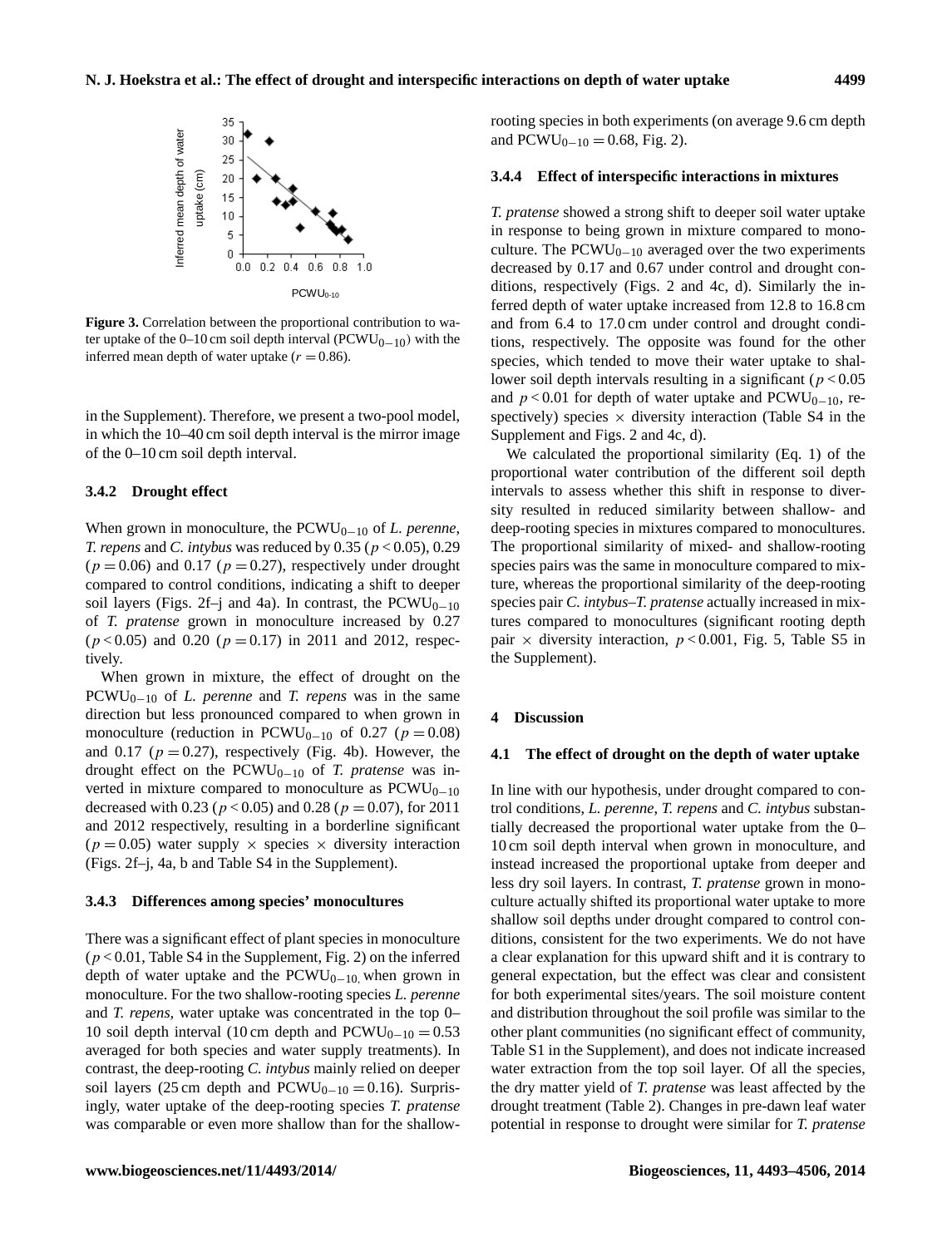

**Figure 4.** The shift in proportional contribution to plant water uptake from the  $0-10$  cm soil depth interval ( $PCWU_{0-10}$ ) of shallow-rooting species (*L. perenne* and *T. repens*) and deep-rooting species (*C. intybus* and *T. pratense* 2011, 2012) as a result of water supply (**a**, **b**: control represent one SE,  $n = 2$  (for exceptions see Fig. 2). and drought) and diversity (**c, d**, monoculture and mixture). These graphs are based on the mean values presented in Fig. 2f–j, error bars



**Figure 5.** The proportional similarity (Eq. 1) of the proportional wa-<br>in o drough ter uptake from the different soil depth intervals of shallow-rooting *intervals* of chronol (*L. perenne–T. repens*), mixed-rooting (refers to combinations of *mer montl intybus, L. perenne–T. pratense; T. repens–C. intybus; T. repens–T.* results were re *pratense*) and deep-rooting (*C. intybus–T. pratense*) species pairs ent son depth in grown in monoculture (Mono) or mixture (Mix) under **(a)** control shallow- and deep rooting species, and is the mean of *L. perenne–C.* and **(b)** drought conditions in Reckenholz 2012.

and *T. repens* and provided no evidence for differences in stomatal control (unpublished data).

> There are very few data on the effect of drought on the depth of water uptake in grassland systems in the literature, and the findings are highly variable. Grieu et al. (2001) reported a substantial increase in the soil water uptake from deeper soil layers by *L. perenne* and *T. repens* seedlings grown in containers under moderate soil water deficit. In contrast, using the natural abundance  $\delta^{18}$ O technique, Prechsl (2013) found that mixed C3 grassland communities (dominated by *Phleum pratense*, *Lolium multiflorum*, *Poa pratensis*, *Taraxacum officinale*, *Trifolium repens* and *Rumex obtusifolius*) subjected to artificial summer drought relied strongly on the topsoil  $(0-10 \text{ cm})$  for water (about 56%) during drought, whereas the roots of plants that were not subjected to drought shifted to deeper soil layers during the summer months and relied less on the topsoil (about 30 %). These results were reflected in changes in root biomass at the different soil depth intervals. Similarly, a number of studies using natural abundance  $\delta^{18}O$  techniques (Asbjornsen et al., 2008; Nippert and Knapp, 2007a, b) or deuterium oxide labelling techniques (Kulmatiski and Beard, 2013) focusing on C4 grasses and herbaceous species grown in combination with shrubs or trees, show that the grasses tended to solely rely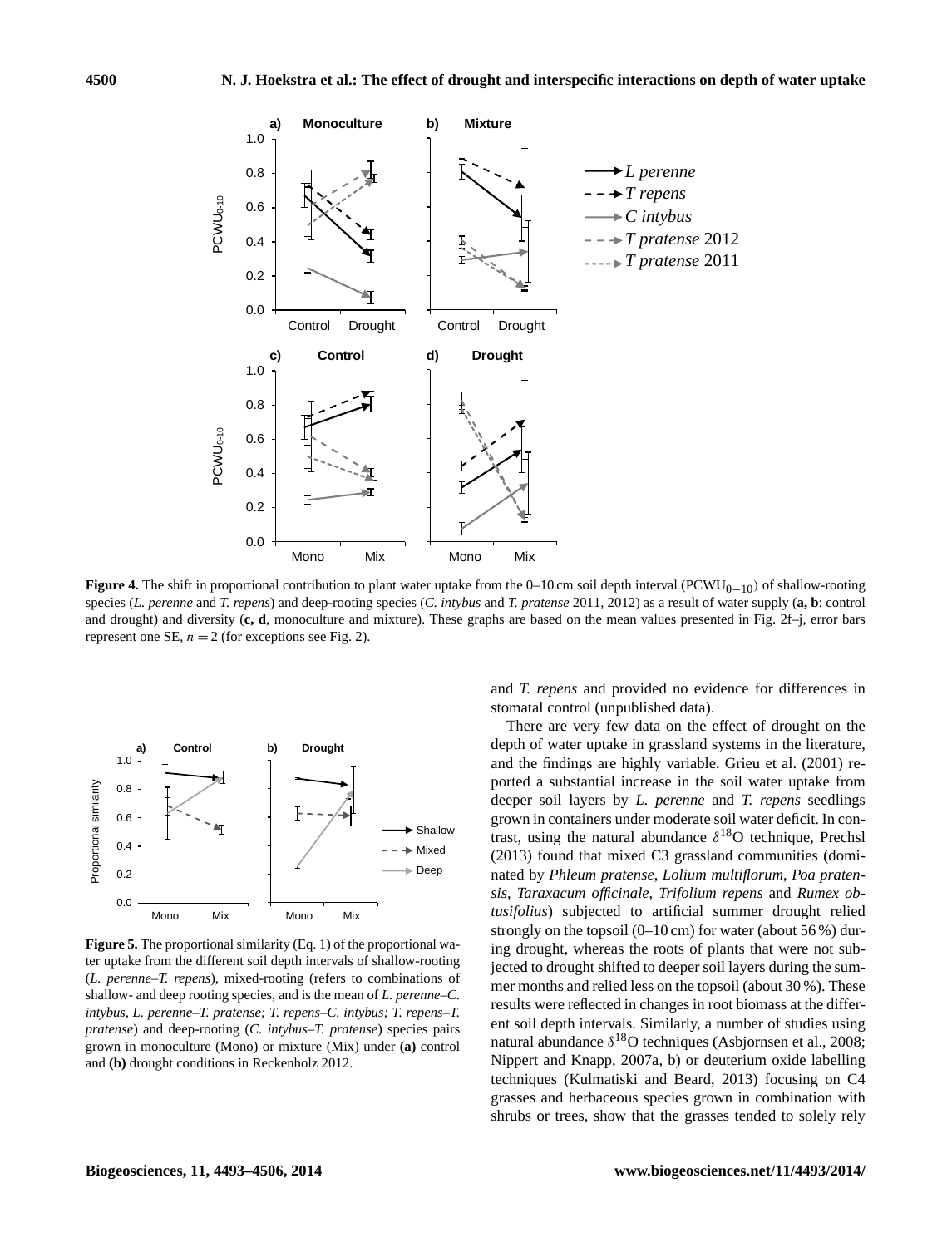**Table 2.** Average aboveground dry matter yield (kg ha<sup>-1</sup>, SE in parentheses,  $n = 3$ ) of the plant communities and the proportion of dry matter yield of the sown species in the mixture under control and drought conditions during the final cut of the drought period in Tänikon (2011) and Reckenholz (2012) (see Tables S2 and S3 in the Supplement for statistical significance of treatment effects).

|                                                               | Dry matter yield $(kg ha^{-1})$ |         |         |         |                         |                   |         |         |         |                       |
|---------------------------------------------------------------|---------------------------------|---------|---------|---------|-------------------------|-------------------|---------|---------|---------|-----------------------|
|                                                               | Tänikon (2011)                  |         |         |         | Reckenholz (2012)       |                   |         |         |         |                       |
| Community                                                     |                                 | Control | Drought |         | $%$ change <sup>a</sup> | Control           |         | Drought |         | % change <sup>a</sup> |
| Monocultures                                                  |                                 |         |         |         |                         |                   |         |         |         |                       |
| L. perenne                                                    | 1355                            | (98.4)  | 479     | (186.7) | $-65%$                  | 682               | (78.2)  | 166     | (46.7)  | $-76%$                |
| T. repens                                                     | 1763                            | (34.5)  | 1523    | (74.4)  | $-14%$                  | 1197              | (128.9) | 789     | (80.0)  | $-34%$                |
| C. intybus                                                    | 1477                            | (179.8) | 935     | (78.3)  | $-37\%$                 | 2062              | (143.3) | 787     | (40.2)  | $-62%$                |
| T. pratense                                                   | 2841                            | (103.2) | 2791    | (149.5) | $-2\%$                  | 3232              | (193.2) | 2551    | (358.8) | $-21%$                |
| Predicted mixture <sup>b</sup>                                | 2076                            | (109.1) | 1462    | (98.0)  | $-30\%$                 | 1999              | (183.3) | 1396    | (270.0) | $-30%$                |
| Mixture                                                       | 2113                            | (363.8) | 2110    | (378.4) | $0\%$                   | 2955              | (187.4) | 1665    | (262.0) | $-44%$                |
| Proportion of dry matter yield of sown species in the mixture |                                 |         |         |         |                         |                   |         |         |         |                       |
|                                                               | Tänikon (2011)                  |         |         |         |                         | Reckenholz (2012) |         |         |         |                       |
| Species <sup>c</sup>                                          |                                 | Control | Drought |         |                         | Control           |         | Drought |         |                       |
| L. perenne                                                    | 0.26                            | (0.04)  | 0.24    | (0.01)  |                         | 0.19              | (0.09)  | 0.10    | (0.03)  |                       |
| T. repens                                                     | 0.07                            | (0.02)  | 0.21    | (0.06)  |                         | 0.04              | (0.02)  | 0.02    | (0.01)  |                       |
| C. intybus                                                    | 0.13                            | (0.05)  | 0.06    | (0.03)  |                         | 0.06              | (0.02)  | 0.08    | (0.01)  |                       |
| T. pratense                                                   | 0.52                            | (0.03)  | 0.43    | (0.04)  |                         | 0.59              | (0.23)  | 0.67    | (0.16)  |                       |
| Dead                                                          | 0.02                            | (0.01)  | 0.06    | (0.02)  |                         | 0.12              | (0.10)  | 0.13    | (0.12)  |                       |

<sup>a</sup> (Drought – Control)/Control. <sup>b</sup> The predicted mixture yield is calculated based on the monoculture yields multiplied by the species' relative abundances (each species' proportional contribution to aboveground biomass) in the previous harvest. <sup>c</sup> The proportion of unsown species in community dry matter yield was less than 0.0025.

on shallow soil water, whereas shrubs and trees are more dependent on deeper soil water (30 cm to > 150 cm soil depth) under natural seasonal drought conditions.

Also, reported responses of root growth to drought are variable. For example, Garwood and Sinclair (1979) reported a slight increase in percentage of *L. perenne* root length in the 0–10 cm soil depth under non-irrigated compared to irrigated plots (72 and 63 % respectively) whereas Skinner (2008) found that mixtures of *L. perenne* and *T. repens* and *L. perenne*, *T. repens* and *C. intybus* had decreased root counts in the upper 40 cm and increased root counts at lower depths in drought stressed plots compared to control plots.

There are a number of reasons that may explain the different findings. Firstly, the severity and length of the drought will affect the plant water availability throughout the soil profile and therefore the impact of the drought. For example, during the drought period in our study, water availability was more limited in the 0–10 cm soil layer compared to the deeper soil layers (Fig. 1a, b). During the natural seasonal drought reported by Kulmatiski and Beard (2013), the water availability under drought conditions did not increase with soil depth within the rooting zone, and therefore, under those conditions, there is no obvious benefit for relatively shallow rooting species to invest in root growth to explore deeper layers. Other studies do not include sufficiently detailed information on soil water availability throughout the profile (Nippert and Knapp, 2007a; Asbjornsen et al., 2008), which emphasises the importance of measuring and reporting the soil moisture content throughout the rooting zone (Vicca et al., 2012).

Secondly, differences in species and plant communities may affect the response to drought. Our results show that plants grown in mixtures can have a different response to drought compared to their response in monoculture. For example, in contrast to its unexpected increase in the PCWU0−<sup>10</sup> under drought conditions in monoculture, *T. pratense* decreased PCWU<sub>0−10</sub> in response to drought when grown in mixture (Fig. 4b). Also, for *T. repens* and *C. intybus* the response to drought was much less pronounced when grown in mixtures compared to monocultures. Most of the studies above (Nippert and Knapp, 2007a; b; Asbjornsen et al., 2008; Kulmatiski and Beard, 2013; Prechsl, 2013) only look at the response in mixtures and not monocultures. Also they are based on very different systems of relatively shallow-rooting grasses and herbaceous species with deep-rooting shrubs or trees (with a much deeper rooting depth) (Nippert and Knapp, 2007a, b; Asbjornsen et al., 2008; Kulmatiski and Beard, 2013). In such systems, there is a competitive benefit for grasses to focus water uptake in surface soils due to their fibrous root morphology and a greater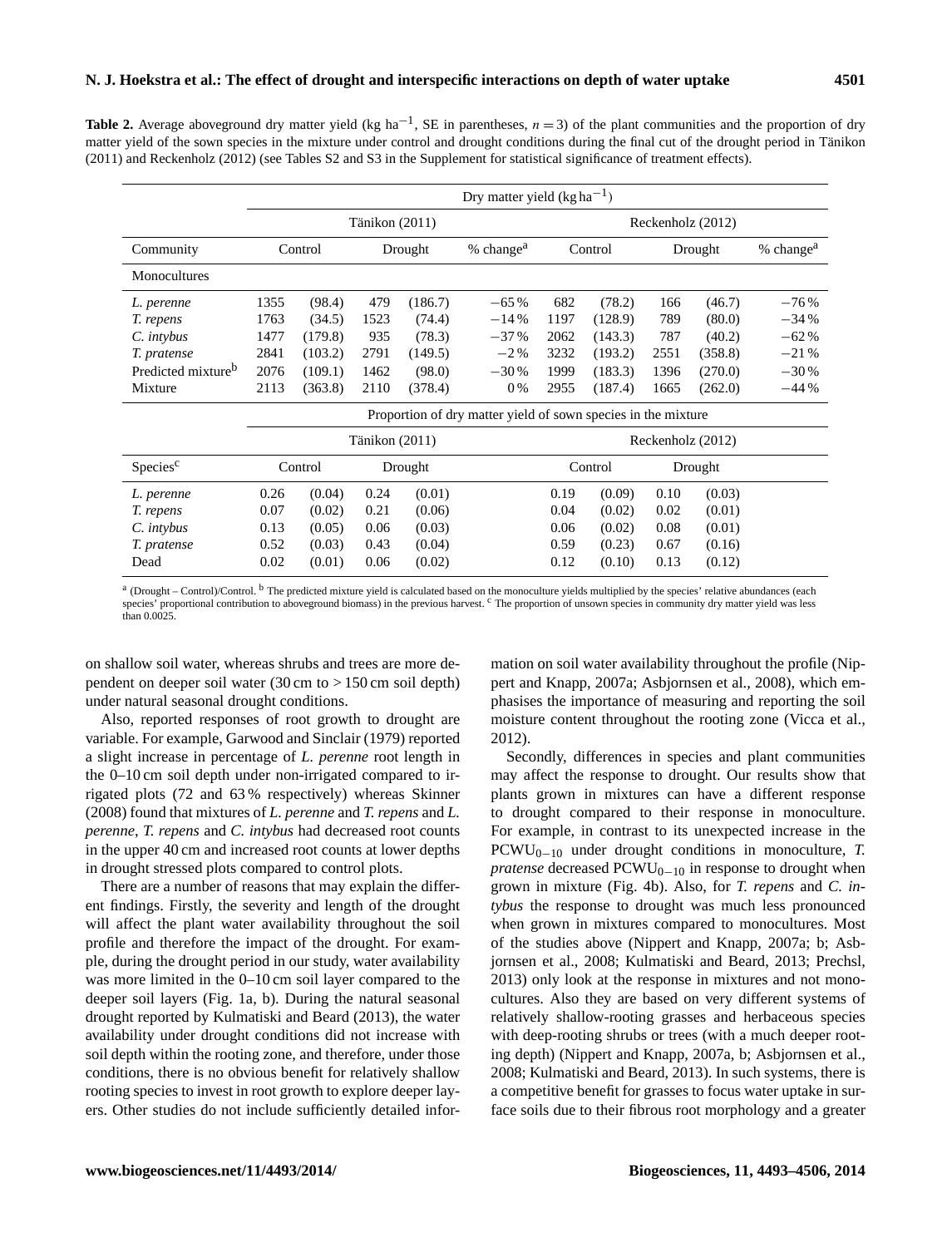ability to respond to pulses in water availability (Nippert and Knapp, 2007b; Caldwell and Richards, 1986).

#### **4.2 Depth of water uptake of shallow- and deep-rooting species**

The two shallow-rooting species in this study (*L. perenne* and *T. repens*), had a significantly higher proportional water uptake from the shallow (0–10 cm) soil depth interval compared to the deep-rooting species *C. intybus,* showing that these deep- and shallow-rooting species occupy distinctly different vertical niches in relation to water uptake. This is in line with work by Pirhofer-Walzl et al. (2013) who reported that the proportion of  $^{15}N$  uptake from shallow root layers (0–40 cm) decreased in the order *L. perenne* >*T. repens* >*C. intybus*.

However, in contrast to our expectation, the depth of water uptake of the deep-rooting species *T. pratense* grown in monoculture tended to be shallower than the two shallowrooting species. We classified *T. pratense* as a deep-rooting species because it has tap roots, which can access deeper soil layers (Black et al., 2009). However, the  $d^{18}O$  results indicate that the presence of roots in a particular soil layer is not necessarily equivalent to root activity, which has been confirmed in other studies (Nippert and Knapp, 2007a; Kulmatiski and Beard, 2013). In the current study, the deep-rooting *T. pratense* actually had shallow water uptake in monoculture, and it would seem that the plant rooting depth determines the potential range or plasticity in depth of water uptake rather than the actual depth of water uptake. Indeed, the plasticity of *T. pratense* in relation to depth of water uptake was very large and the  $PCWU_{0-10}$  ranged from 0.13 to 0.82, which could have clear competitive advantages. Under control conditions, when water availability was not limited, uptake from shallower soil layers (compared to deeper) would be beneficial to the plant since there would be a shorter path length for transport, and therefore a reduced gradient in water potential required for movement. The fact that the other deep-rooting species *C. intybus* relied on deeper soil water under control conditions even when grown in monoculture, indicates that *C. intybus* roots may have a lower plasticity for water uptake from different soil depths compared to *T. pratense*.

This research shows that classification of species according to rooting depth may be of limited value, as the depth of main root activity depends on the specific conditions. Similarly, Durand et al. (1997) demonstrated that *L. perenne* could extract water from very similar depth as *F. arundinacea*, a renowned deep-rooted species.

# **4.3 Shift in depth of water uptake in mixed communities**

We hypothesised that shallow-rooting species would move their water uptake to more shallow soil depth intervals and deep-rooting species to deeper soil depth intervals in mixtures compared to monocultures. Our results partly support this hypothesis as both shallow-rooting species *L. perenne* and *T. repens* tended to take up water from shallower soil depth intervals when grown in mixtures compared to monocultures (Fig. 4c, d). Additionally, the deep-rooting species *T. pratense* dramatically increased its proportional water uptake from deeper soil layers in mixtures compared to monocultures, particularly under drought conditions. However, the opposite was true for the other deep-rooting species *C. intybus*. The diverging response of *C. intybus* may be explained by the fact that *T. pratense* was the dominant deep-rooting species (aboveground species' proportions were on average 55 and 8 % for *T. pratense* and *C. intybus*, respectively), which may have outcompeted *C. intybus* at the deeper soil levels forcing it upward instead.

This niche differentiation did not result in a reduction of niche overlap between deep- and shallow-rooting species, as the proportional similarity of PCWU of the different soil depth intervals between shallow- and deep-rooting species did not decrease in mixtures compared to monocultures (Fig. 5). This was the result of (1) the increase in proportional similarity between *C. intybus* and the shallow-rooting species and (2) the net effect of the strong change to deeper depth for *T. pratense* was limited under drought conditions, since it started from a very shallow depth when grown in monoculture (Fig. 4c, d). However, the strong dominance of *T. pratense* compared to the other species in terms of aboveground biomass may limit the value of the proportional similarity as an indication of community resource utilisation, since the contributions of all species are equally weighted. A substantial decrease in the proportional similarity of a pair of sub-dominant species may not affect the community resource utilisation (von Felten et al., 2009).

Our results show very little evidence for shifts in the vertical niche of shallow- and deep-rooting grassland species in mixtures compared to monocultures, and we could find none relating to depth of water uptake. Berendse (1982) showed that *Plantago lanceolata* acquired nutrients from deeper soil layers when grown together with the shallow-rooting grass *Anthoxanthum odoratum* than when grown in monoculture. Using <sup>15</sup>N tracers to examine N partitioning, von Felten et al. (2009, 2012) showed that both niche breadth of individual species and niche overlap among species decreased with increasing species richness. Using a DNA-based technique to compare species-specific root distribution, Mommer et al. (2010) found that even though root biomass was significantly larger in a four-species grassland mixture compared to monocultures, this was not due to a shift in vertical niche distribution. In contrast, the rooting depth of the community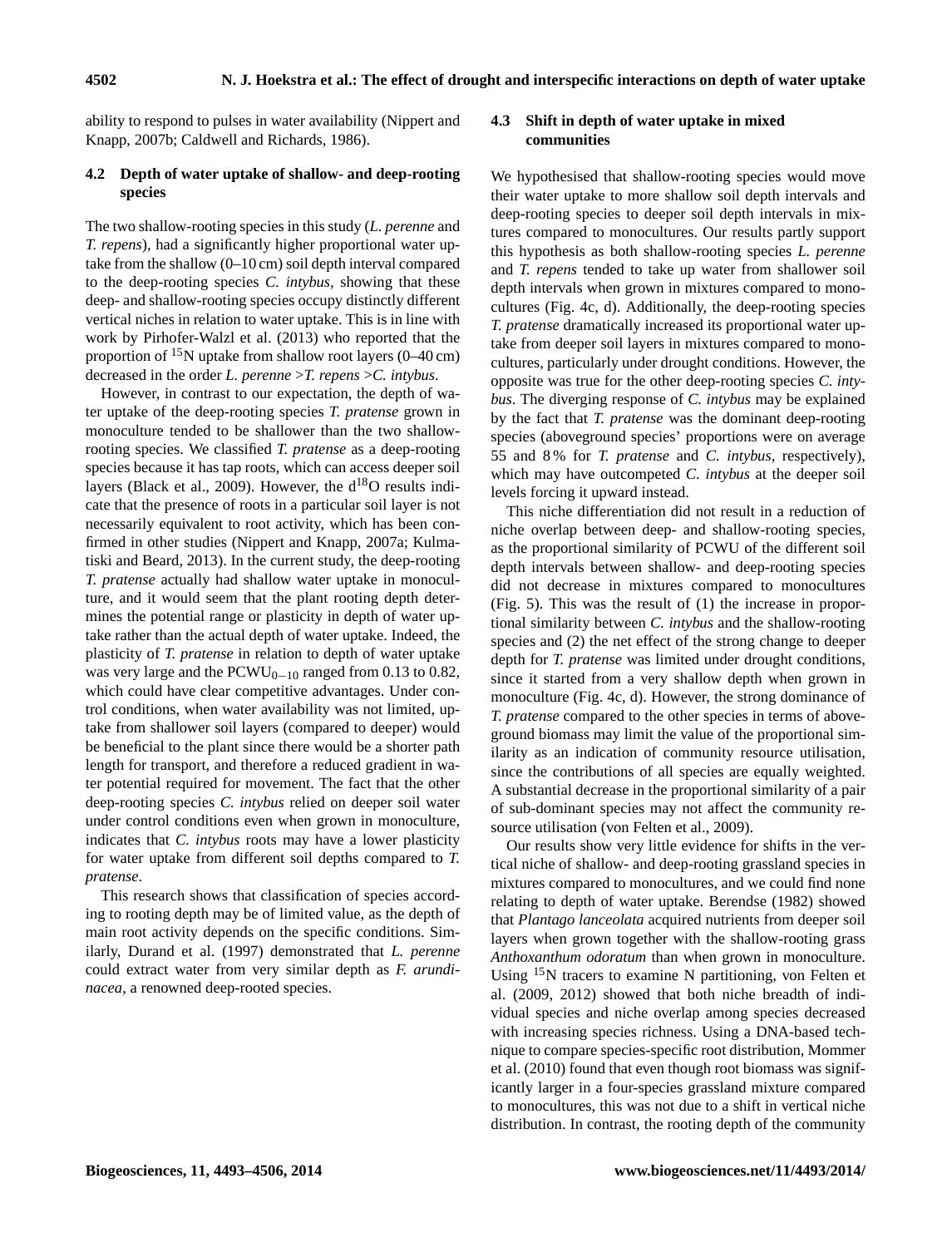tended to decrease rather than increase in mixtures compared to monocultures.

#### **4.4 Higher drought resistance for deep-rooting species?**

There was no clear link between interspecific differences in the depth of water uptake and the drought resistance (reduction in aboveground biomass under drought compared to control conditions). In line with our hypothesis, the shallowrooting *L. perenne* was most affected by drought. However, *C. intybus*, the species with the deepest water uptake, also had a very large reduction in the aboveground biomass under drought conditions. Interestingly, *T. pratense*, which was least affected by drought, also had the greatest plasticity in depth of water uptake. This suggests that there may be an indirect effect of rooting depth on drought resistance, as it determines the potential plasticity in the depth of water uptake (as discussed in Sect. 4.2). Additionally, other mechanisms such as species drought tolerance (Chaves et al., 2003) and nutrient availability (i.e. restrictions in available nitrogen under drought conditions, Hofer et al., 2013) are likely to affect the impact of drought on herbage dry matter yield.

# **4.5 Does belowground vertical niche complementarity in depth of water uptake underpin the diversity effect in aboveground biomass?**

The  $\delta^{18}$ O results show that at least some of the species in this experiment occupied a distinctly different vertical niche in relation to proportional water uptake from different soil depth intervals and also showed shifts in niche occupation in response to diversity. However, the natural abundance  $\delta^{18}O$ method does not provide a quantitative measure of water uptake, as it is limited to measuring the proportional uptake from the different soil depth intervals. Therefore, it remains unknown whether total water uptake of the mixture was increased or not. Recent studies using <sup>15</sup>N tracers allowed the measurement of total nutrient uptake in addition to the proportional contribution (Pirhofer-Walzl et al., 2013; von Felten et al., 2009, 2012; Kahmen et al., 2006). These studies reported that even though plants did occupy complementary spatial niches, this did not result in increased community nitrogen uptake in more diverse communities. von Felten et al. (2009) reported that the decrease in niche breadth and niche overlap mostly occurred among subordinate species or pairs of subordinate and dominant species, rather than among dominant species. Therefore, they concluded that niche differentiation with respect to N uptake from different chemical forms and soil depths was not a major driver of positive diversity–ecosystem functioning relationships in their experiment, but facilitated the co-existence of sub-ordinate species. In contrast, in the current study, the main shift in depth of water uptake in mixture compared to monoculture was for the dominant species, *T. pratense*.

In the current study, the biomass results showed that the observed mixture yield was higher than the predicted mixture yield (over-yielding), indicating a diversity effect. Our results suggest that differences in the depth of water uptake between species may have resulted in vertical niche complementarity in the depth of water uptake between deep- and shallow-rooting species, which may have contributed to this over-yielding. However, due to the lack of data on quantitative water uptake from different soil depths, we cannot provide direct evidence for this. Additionally, other factors, such as vertical soil niche complementarity for nutrients, or interactions between legumes and non-legumes, soil-biotic factors or a combination of factors may have also contributed to the diversity effect.

#### **4.6 Methodology**

The use of natural abundance  $\delta^{18}$ O to assess the effect of drought on patterns of water use by co-occurring species worked well. We observed a clear soil gradient, which is common in soil depths up to 50 cm for perennial grass systems (Asbjornsen et al., 2007; Nippert and Knapp, 2007a). The  $\delta^{18}$ O signal in soil water was more negative for drought compared to the control treatment. This might be the result of reduced evaporation from the drought plots, related to the reduction in incoming radiation under the drought shelters (reduction in incoming PAR of 10–28 %). However, this effect is somewhat reduced because vegetation ground cover tended to be lower and temperature higher under drought conditions. Monthly rainfall  $d^{18}O$  isotopic composition data from the Swiss National Network for the Observation of Isotopes in the Water Cycle (ISOT) (Schürch et al., 2003) show that the d<sup>18</sup>O of rainwater was less negative during the drought period compared to the preceding months (difference of 2.1 and 2.9 during 2011 and 2012, respectively, Fig. S3 in the Supplement). Therefore, the control plots may have become relatively enriched due to the increased enrichment of rain water during the drought period.

In general, there was a good correlation between the depth of water uptake estimated through the direct inference method and the IsoSource model ( $r = 0.86$ ), and the trends in relation to species, diversity and water supply were similar for both methods. However, the treatment effects were more pronounced for the IsoSource model, and therefore resulted in more significant effects. It should be noted that these treatment effects are based on the mean of the frequency distribution, and that the full range (1–99 percentile) of the possible proportional contribution showed overlap for some treatments (Fig. 2f–j). The two main drawbacks of the direct inference approach are (1) the assumption that plants rely on water uptake of one single mean depth and (2) that the determination of this soil depth can be arbitrary, particularly in situations when there is no strong gradient in the soil  $\delta^{18}O$  profile (Asbjornsen et al., 2007). An advantage of the IsoSource model over the direct inference method is the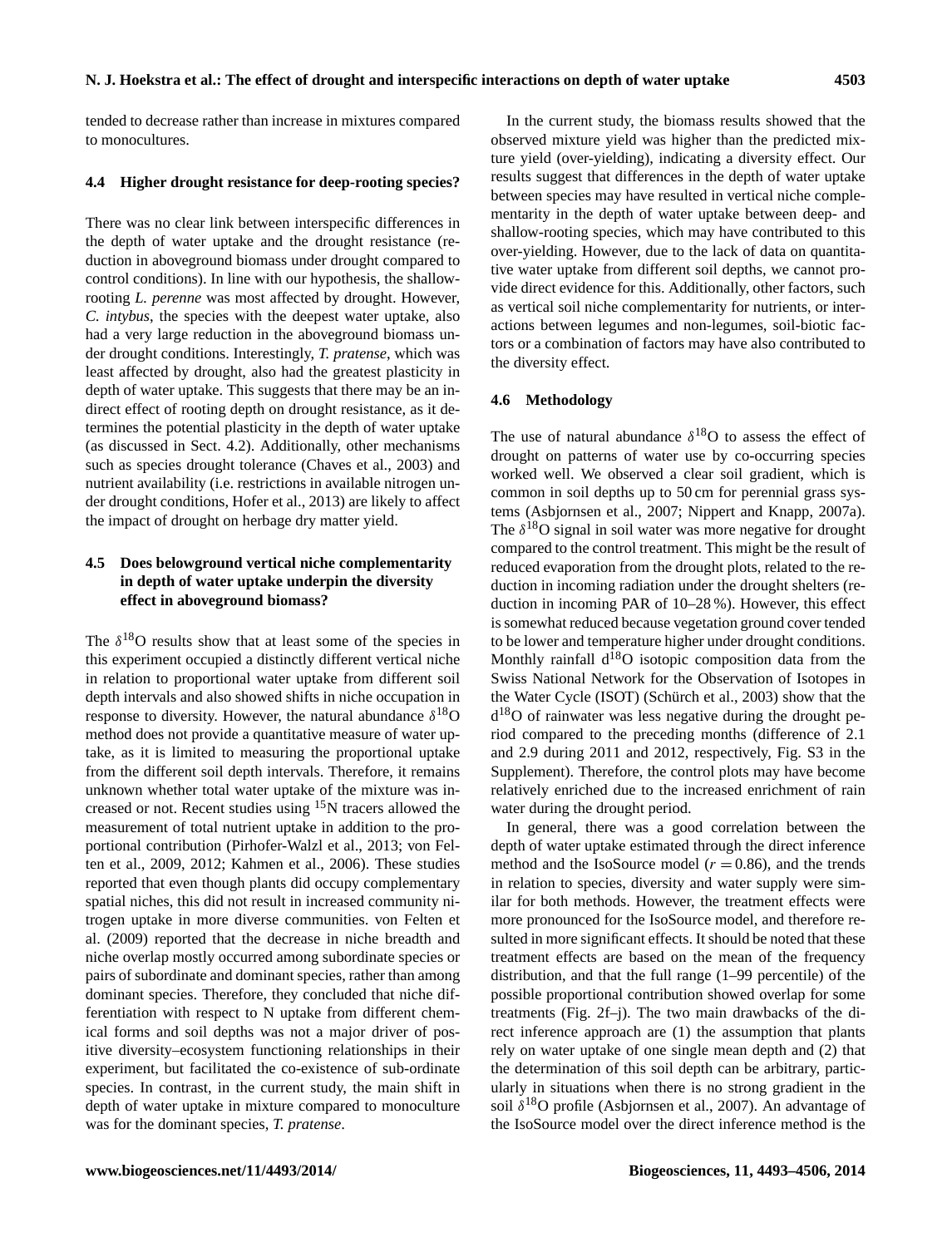possibility to quantitatively describe relative contributions of water from the different soil depth intervals in a systematic way (Phillips and Gregg, 2003).

For practical reasons, the  $\delta^{18}O$  sampling depth was limited to 40 cm soil depth. However, it is not unlikely that water uptake from below this depth occurred (Skinner, 2008; Pirhofer-Walzl et al., 2013; Garwood and Sinclair, 1979). This would not have affected the mean inferred depth of water uptake, as these values were all well above 40 cm (Fig. 2a–e). In order to get an idea of the potential effect of limiting the soil sampling depth to 40 cm on the output of the IsoSource model, we re-ran the model with estimated  $\delta^{18}$ O values for the 40–50 cm soil depth interval. We assumed that the decline in  $\delta^{18}$ O with increasing soil depth would start to "level out" at this depth (see also Fig. 2), and estimated the  $\delta^{18}$ O value for the 40–50 cm soil depth interval as  $\delta^{18}O_{30-40} + (\delta^{18}O_{30-40} - \delta^{18}O_{20-30})2^{-1}$ . The resulting estimates for PCWU<sub>0−10</sub> were highly correlated to the original estimates ( $r^2 = 0.99$ ) and were marginally higher (0.51) instead of 0.49), strengthening the evidence for the relative reliance on shallow soil depths. As a result, adding an extra (estimated) depth to the IsoSource model input had no effect on the observed trends in response to drought and diversity.

In this experiment, we simulated summer drought by using rainout shelters for a period of 9 weeks, resulting in a significant reduction in soil moisture content in the drought plots. The use of shelters resulted in an increase in the mean air temperature (3 %), soil temperature (8 %) and a decrease in air relative humidity  $(-2\%)$ , which can potentially exacerbate the effect of rain exclusion alone. De Boeck and Verbeeck (2011) showed that naturally occurring drought was accompanied by similar changes in temperature (11.1 %) and relative humidity (−11.6 %). In contrast, the shelters reduced the incoming PAR (10–28 %), which may have limited the water loss through evapo-transpiration in the drought treatment. This re-emphasises the importance of measuring and reporting the soil moisture content throughout the rooting zone (Vicca et al., 2012) as the main indicator of the severity of the drought treatment. In our experiment, soil moisture content was strongly reduced in the drought compared to the control plots, particularly in the top soil.

#### **5 Conclusions**

- $-$  The  $\delta^{18}$ O natural abundance method provided new insights into the depth of water uptake of grassland species. There were large treatment effects on the depth of water uptake of *T. pratense* in particular.
- **–** In line with our hypothesis, monocultures of *L. perenne*, *T. repens* and *C. intybus* moved their water uptake to deeper soil depth intervals in response to drought. However, *T. pratense* in monoculture did the opposite, and we have no clear explanation for this.
- **–** As expected, the two shallow-rooting species had higher proportional water uptake from the shallow soil depth interval compared to the deep-rooting *C. intybus*. However, the deep-rooting *T. pratense* grown in monoculture relied more on shallow soil water than the shallowrooting species.
- **–** As hypothesised, interspecific interactions in mixtures resulted in a shift in the depth of water uptake, which tended to become shallower for the shallow-rooting species and deeper for the deep-rooting *T. pratense*. However, this did not result in a net reduction in proportional similarity (niche overlap) between shallow- and deep-rooting species in mixture.
- **–** There was no clear link between depth of water uptake and resistance to drought, as the species with the deepest water uptake (*C. intybus*) was also most affected by drought. *T. pratense*, which was least affected by drought, also had the greatest plasticity in depth of water uptake. This suggests that there may be an indirect effect of rooting depth on drought resistance, as it determines the potential plasticity in the depth of water uptake.

### **The Supplement related to this article is available online at [doi:10.5194/bg-11-4493-2014-supplement.](http://dx.doi.org/10.5194/bg-11-4493-2014-supplement)**

*Acknowledgements.* N. J. Hoekstra was funded by the Irish Research Council, co-funded by Marie Curie Actions under FP7. The field experiments were supported by the European Community's Seventh Framework Programme (FP7/2007–2013) under the grant agreements FP7-266018 (AnimalChange) and FP7-244983 (MultiSward). The authors would like to thank Nina Buchmann, Ulrich Prechsl and Annika Ackermann at ETH Zürich for the introduction to the theory and practicalities of the  $\delta^{18}$ O method and the use of water extraction facilities at ETH. We are grateful to B. Eickhoff, S. Husse, C. Stutz, R. Gago, R. Lopez and A. Kundela for help with the  $O^{18}$  sampling and processing and running the field experiment. We thank M. Suter for his help with statistical analysis.

Edited by: M. Bahn

#### **References**

- Asbjornsen, H., Mora, G., and Helmers, M. J.: Variation in water uptake dynamics among contrasting agricultural and native plant communities in the Midwestern U.S, Agr. Ecosyst. Environ., 121, 343–356, 2007.
- Asbjornsen, H., Shepherd, G., Helmers, M., and Mora, G.: Seasonal patterns in depth of water uptake under contrasting annual and perennial systems in the Corn Belt Region of the Midwestern U.S, Plant Soil, 308, 69–92, 2008.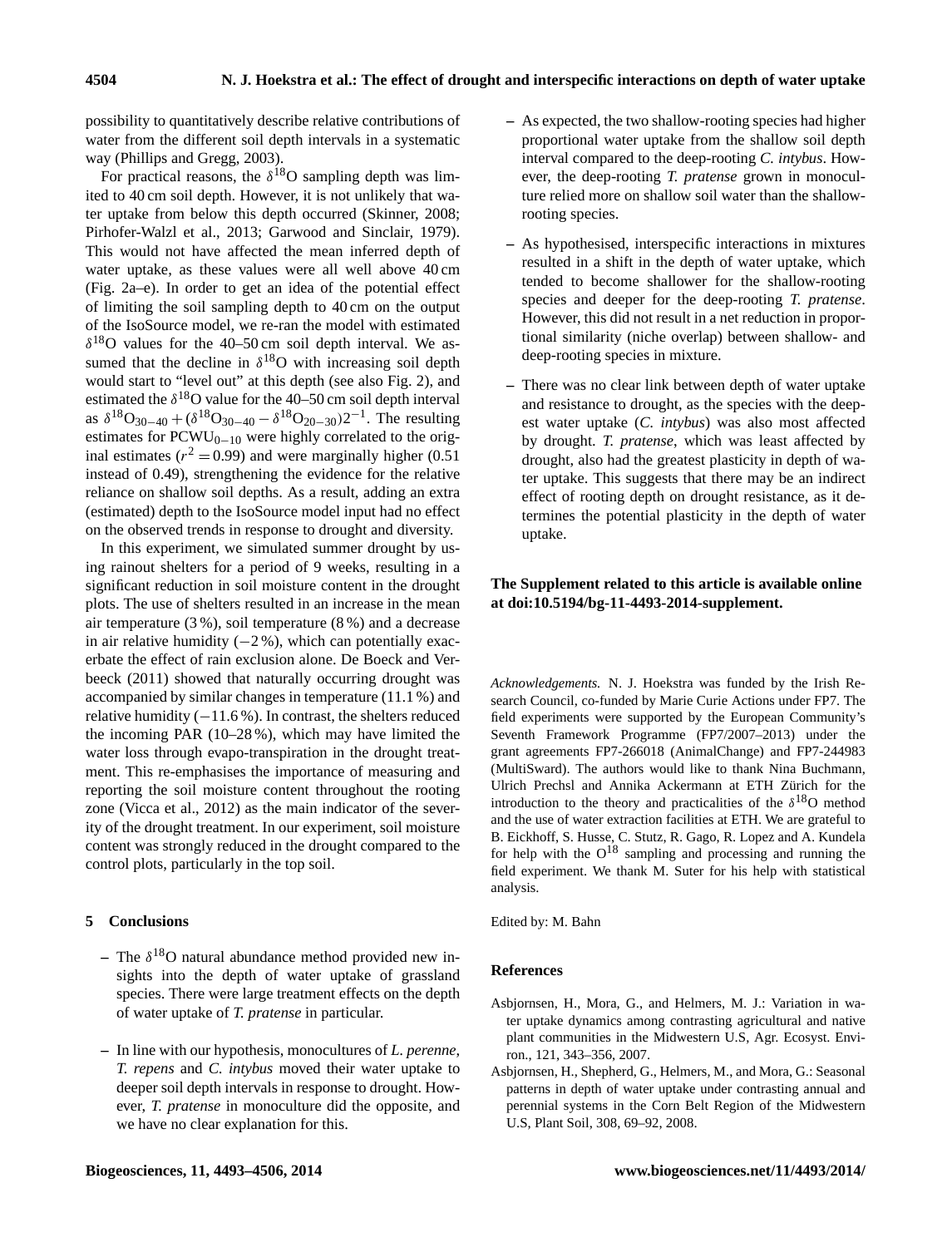#### **N. J. Hoekstra et al.: The effect of drought and interspecific interactions on depth of water uptake 4505**

- Berendse, F.: Competition between plant-populations with different rooting depths. 3. Field experiments, Oecologia, 53, 50–55, 1982.
- Black, A., Laidlaw, A., Moot, D., and O'Kiely, P.: Comparative growth and management of white and red clovers, Irish J. Agr. Food Res., 48, 149–166, 2009.
- Brown, H., Moot, D., and Pollock, K.: Long term growth rates and water extraction patterns of dryland chicory, lucerne and red clover, Legumes for dryland pastures. Grassland Research and Practice Series, 11, 91–99, 2003.
- Brunel, J.-P., Walker, G. R., and Kennett-Smith, A. K.: Field validation of isotopic procedures for determining sources of water used by plants in a semi-arid environment, J. Hydrol., 167, 351–368, 1995.
- Caldwell, M. M. and Richards, J.: Competing root systems: morphology and models of absorption, On the economy of plant form and function, Cambridge University Press, Cambridge, 1986.
- Chaves, M. M., Maroco, J. P., and Pereira, J. S.: Understanding plant responses to drought – from genes to the whole plant, Funct. Plant Biol., 30, 239–264, 2003.
- Christensen, J. H. and Christensen, O. B.: Climate modelling: severe summertime flooding in Europe, Nature, 421, 805–806, 2003.
- Coelho, E. F. and Or, D.: Root distribution and water uptake patterns of corn under surface and subsurface drip irrigation, Plant Soil, 206, 123–136, 1999.
- Colwell, R. K. and Futuyma, D. J.: On the measurement of niche breadth and overlap, Ecology, 52, 567–576, 1971.
- Dawson, T. E. and Ehleringer, J. R.: Isotopic enrichment of water in the "woody" tissues of plants: Implications for plant water source, water uptake, and other studies which use the stable isotopic composition of cellulose, Geochim. Cosmochim. Ac., 57, 3487–3492, 1993.
- Dawson, T. E., Mambelli, S., Plamboeck, A. H., Templer, P. H., and Tu, K. P.: Stable isotopes in plant ecology, Annu. Rev. Ecol. Evol. S., 33, 507–559, 2002.
- De Boeck, H. J. and Verbeeck, H.: Drought-associated changes in climate and their relevance for ecosystem experiments and models, Biogeosciences, 8, 1121–1130, doi[:10.5194/bg-8-1121-](http://dx.doi.org/10.5194/bg-8-1121-2011) [2011,](http://dx.doi.org/10.5194/bg-8-1121-2011) 2011.
- De Boeck, H. J., Lemmens, C. M. H. M., Zavalloni, C., Gielen, B., Malchair, S., Carnol, M., Merckx, R., Van den Berge, J., Ceulemans, R., and Nijs, I.: Biomass production in experimental grasslands of different species richness during three years of climate warming, Biogeosciences, 5, 585–594, doi[:10.5194/bg-](http://dx.doi.org/10.5194/bg-5-585-2008)[5-585-2008,](http://dx.doi.org/10.5194/bg-5-585-2008) 2008.
- Durand, J.-L., Gastal, F., Etchebest, S., Bonnet, A.-C., and Ghesquière, M.: Interspecific variability of plant water status and leaf morphogenesis in temperate forage grasses under summer water deficit, Developments in Crop Science, 25, 135-143, 1997.
- Durand, J. L., Bariac, T., Ghesquière, M., Biron, P., Richard, P., Humphreys, M., and Zwierzykovski, Z.: Ranking of the depth of water extraction by individual grass plants, using natural <sup>18</sup>O isotope abundance, Environ. Exp. Bot., 60, 137–144, 2007.
- Durand, J.-L., Bariac, T., Rothfuss, Y., Richard, P., Biron, P., and Gastal, F.: Investigating the competition for water and the depth of water extraction in multispecies grasslands using <sup>18</sup>O natural abundance, in: Sustainable use of Genetic Diversity in Forage

and Turf Breeding, edited by: Huyghe, C., Springer Netherlands, 205–209, 2010.

- Ehleringer, J. and Osmond, C.: Stable isotopes, in: Plant physiological ecology: field methods and instrumentation, edited by: Pearcy, R., Ehleringer, J., Mooney, H., and Rundel, P., Chapman and Hall Ltd, 381–300, 1989.
- Finn, J. A., Kirwan, L., Connolly, J., Sebastià, M. T., Helgadottir, A., Baadshaug, O. H., Bélanger, G., Black, A., Brophy, C., Collins, R. P., Čop, J., Dalmannsdóttir, S., Delgado, I., Elgersma, A., Fothergill, M., Frankow-Lindberg, B. E., Ghesquiere, A., Golinska, B., Golinski, P., Grieu, P., Gustavsson, A.-M., Höglind, M., Huguenin-Elie, O., Jørgensen, M., Kadziuliene, Z., Kurki, P., Llurba, R., Lunnan, T., Porqueddu, C., Suter, M., Thumm, U., and Lüscher, A.: Ecosystem function enhanced by combining four functional types of plant species in intensively managed grassland mixtures: a 3-year continental-scale field experiment, J. Appl. Ecol., 50, 365–375, 2013.
- Garwood, E. A. and Sinclair, J.: Use of water by six grass species. 2. Root distribution and use of soil water, J. Agr. Sci., 93, 25–35, 1979.
- Gilgen, A. K. and Buchmann, N.: Response of temperate grasslands at different altitudes to simulated summer drought differed but scaled with annual precipitation, Biogeosciences, 6, 2525–2539, doi[:10.5194/bg-6-2525-2009,](http://dx.doi.org/10.5194/bg-6-2525-2009) 2009.
- Grieu, P., Lucero, D., Ardiani, R., and Ehleringer, J.: The mean depth of soil water uptake by two temperate grassland species over time subjected to mild soil water deficit and competitive association, Plant Soil, 230, 197–209, 2001.
- Grime, J. P., Brown, V. K., Thompson, K., Masters, G. J., Hillier, S. H., Clarke, I. P., Askew, A. P., Corker, D., and Kielty, J. P.: The response of two contrasting limestone grasslands to simulated climate change, Science, 289, 762–765, 2000.
- Hector, A., Schmid, B., Beierkuhnlein, C., Caldeira, M. C., Diemer, M., Dimitrakopoulos, P. G., Finn, J. A., Freitas, H., Giller, P. S., Good, J., Harris, R., Hoegberg, P., Huss-Danell, K., Joshi, J., Jumpponen, A., Koerner, C., Leadley, P. W., Loreau, M., Minns, A., Mulder, C. P. H., O'Donovan, G., Otway, S. J., Pereira, J. S., Prinz, A., Read, D. J., Scherer-Lorenzen, M., Schulze, E.-D., Siamantziouras, A. S. D., Spehn, E. M., Terry, A. C., Troumbis, A. Y., Woodward, F. I., Yachi, S., and Lawton, J. H.: Plant diversity and productivity experiments in European grasslands, Science, 286, 1123–1127, 1999.
- Hofer, D., Suter, M., Hoekstra, N., Buchmann, N., and Lüscher, A.:  $N_2$  fixing legumes in intensively managed grassland are less affected by drought than non-fixing species, Plants in a Changing Climate – Plant Science Centre Symposium 2013, Zurich, 2013.
- IPCC: Climate Change 2013: The Physical Science Basis, Contribution of Working Group I to the Fifth Assessment Report of the Intergovernmental Panel on Climate Change, edited by: Stocker, T. F., Qin, D., Plattner, G.-K., Tignor, M., Allen, S. K., Boschung, J., Nauels, A., Xia, Y., Bex, V., and Midgley, P. M., Cambridge University Press, Cambridge, United Kingdom and New York, NY, USA, 1535 pp., 2013.
- Jupp, A. P. and Newman, E. I.: Morphological and Anatomical Effects of Severe Drought on the Roots of *Lolium perenne* L., New Phytol., 105, 393–402, 1987.
- Kahmen, A., Perner, J., and Buchmann, N.: Diversity-dependent productivity in semi-natural grasslands following climate perturbations, Funct. Ecol., 19, 594–601, 2005.